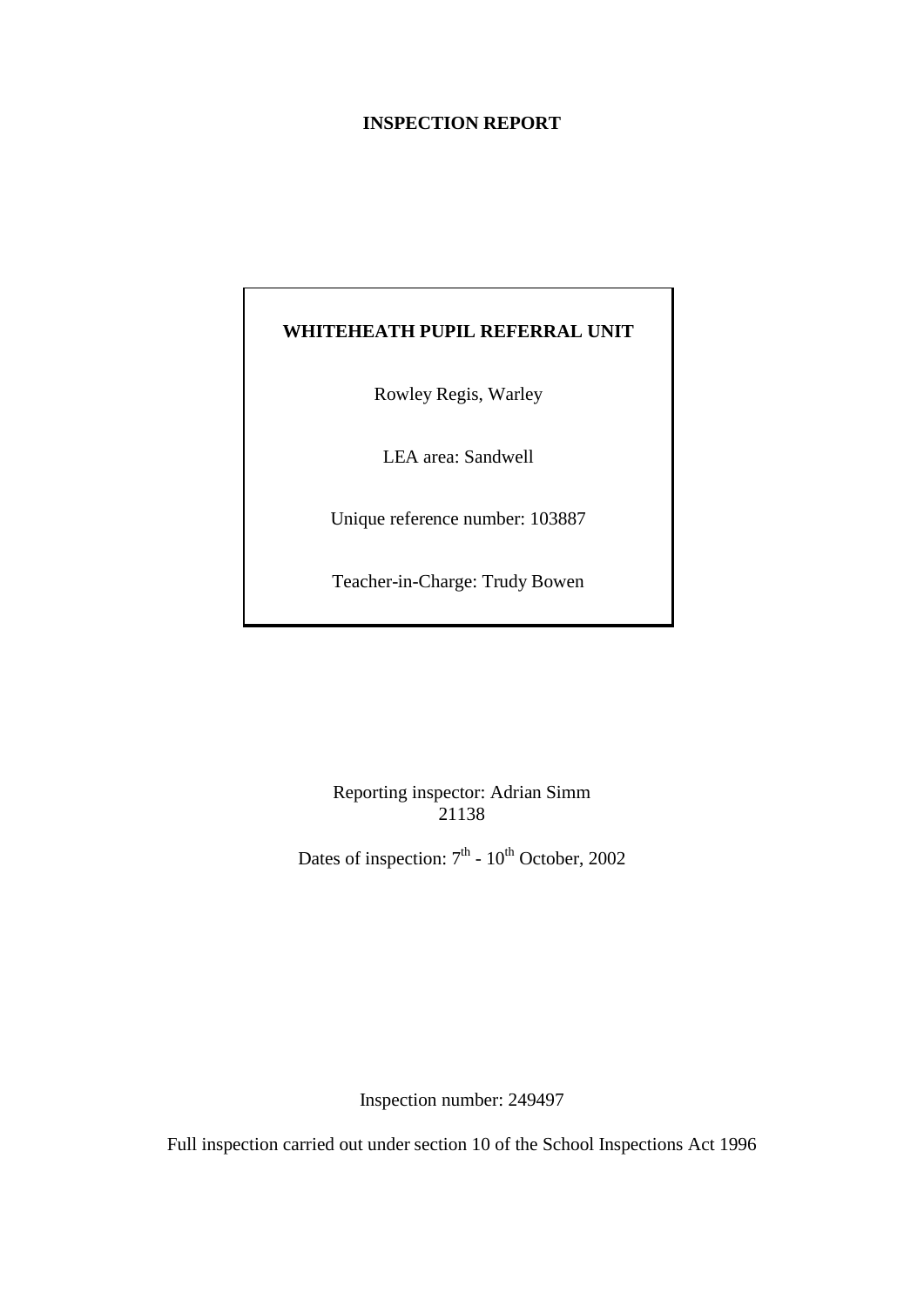#### © Crown copyright 2002

This report may be reproduced in whole or in part for non-commercial educational purposes, provided that all extracts quoted are reproduced verbatim without adaptation and on condition that the source and date thereof are stated.

Further copies of this report are obtainable from the unit. Under the School Inspections Act 1996, the unit must provide a copy of this report and/or its summary free of charge to certain categories of people. A charge not exceeding the full cost of reproduction may be made for any other copies supplied.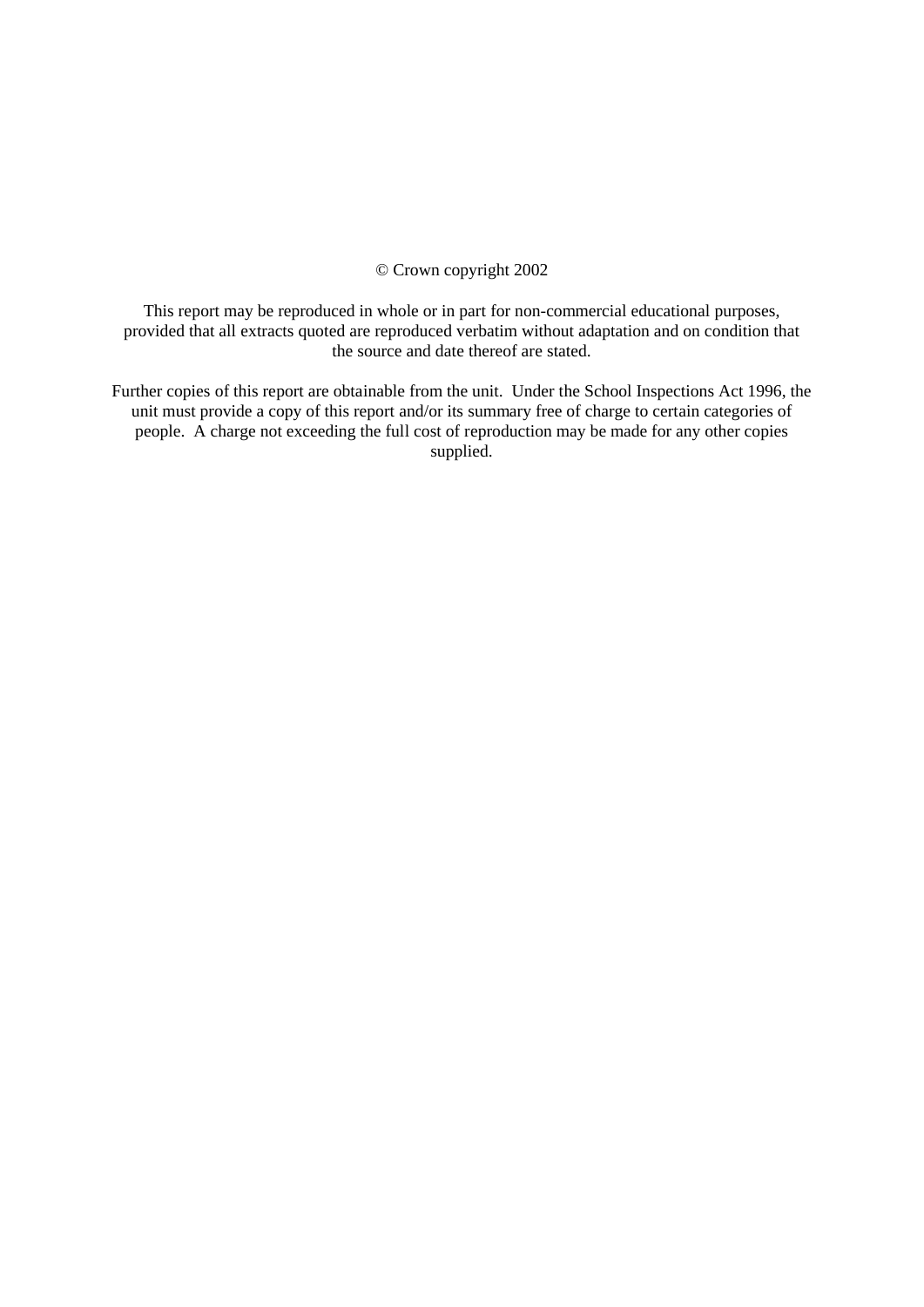# **INFORMATION ABOUT THE UNIT**

| Type of school:              | Special                                                   |
|------------------------------|-----------------------------------------------------------|
| School category:             | Pupil Referral Unit, Home and Hospital Tuition            |
| Age range of pupils:         | 4 - 16 years                                              |
| Gender of pupils:            | Mixed                                                     |
|                              |                                                           |
| Unit address:                | Throne Road,<br>Rowley Regis,<br>Warley,<br>Sandwell.     |
| Postcode:                    | <b>B65 9JP</b>                                            |
| Telephone number:            | 0121 559 4623                                             |
| Fax number:                  | 0121 561 4360                                             |
|                              |                                                           |
| Appropriate authority:       | Sandwell Metropolitan Borough Council                     |
| Name of responsible officer  | Mr Jon McCabe                                             |
|                              |                                                           |
| Date of previous inspection: | 30 <sup>th</sup> November - 3 <sup>rd</sup> December 1998 |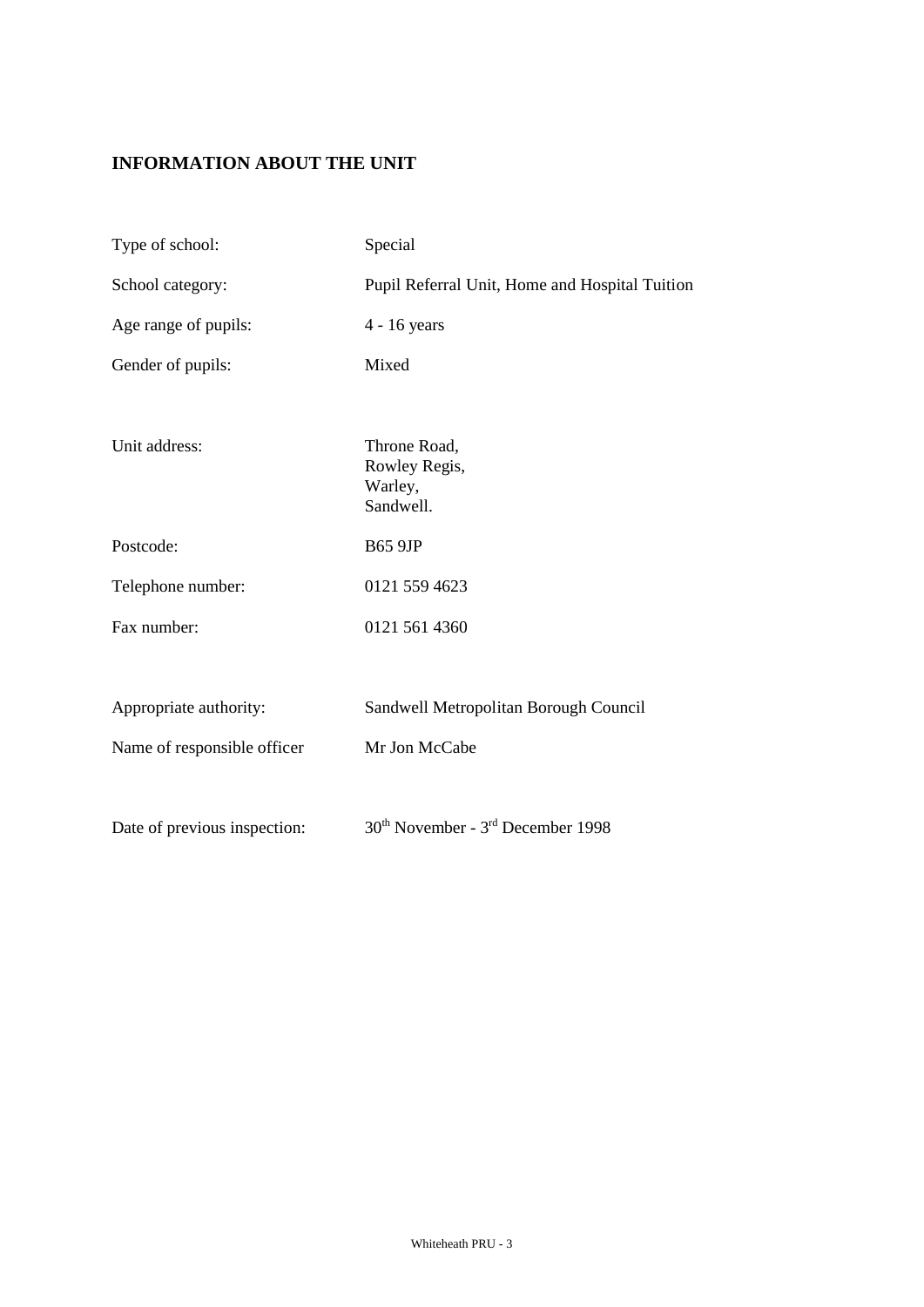| <b>Team members</b> |                                                             |                      | Subject<br>responsibilities                    | <b>Aspect responsibilities</b>                                      |  |
|---------------------|-------------------------------------------------------------|----------------------|------------------------------------------------|---------------------------------------------------------------------|--|
| 21138               | Adrian Simm                                                 | Registered inspector | Mathematics                                    | What sort of school is<br>it?                                       |  |
|                     |                                                             |                      | Geography<br>History                           | How high are the<br>standards?                                      |  |
|                     |                                                             |                      | Modern foreign                                 | How well are pupils<br>taught?                                      |  |
|                     |                                                             |                      | language<br>(French)                           | How well is the school<br>led and managed?                          |  |
|                     |                                                             |                      | Design and<br>technology                       | What should the school<br>do to improve further?                    |  |
| 9176                | Gillian Barker                                              | Lay inspector        |                                                | Pupils' attitudes, values<br>and personal<br>development.           |  |
|                     |                                                             |                      |                                                | How well does the<br>school work in<br>partnership with<br>parents? |  |
| 21292               | <b>Stuart Russell</b><br>English<br>Team inspector<br>Music |                      |                                                | How good are the                                                    |  |
|                     |                                                             |                      |                                                | curricular and other<br>opportunities offered to                    |  |
|                     |                                                             |                      | Religious<br>education                         | pupils?                                                             |  |
|                     |                                                             |                      | Educational<br>inclusion                       |                                                                     |  |
| 10781               | <b>Bob Thompson</b>                                         | Team inspector       | Science                                        | How well does the                                                   |  |
|                     |                                                             |                      | Art and design                                 | school care for its<br>pupils?                                      |  |
|                     |                                                             |                      | Information and<br>communication<br>technology |                                                                     |  |
|                     |                                                             |                      | Physical<br>education                          |                                                                     |  |
|                     |                                                             |                      | Special<br>educational needs                   |                                                                     |  |

# **INFORMATION ABOUT THE INSPECTION TEAM**

The inspection contractor was:

Chase Russell Ltd

85 Shores Green Drive Wincham Northwich Cheshire CW9 6EJ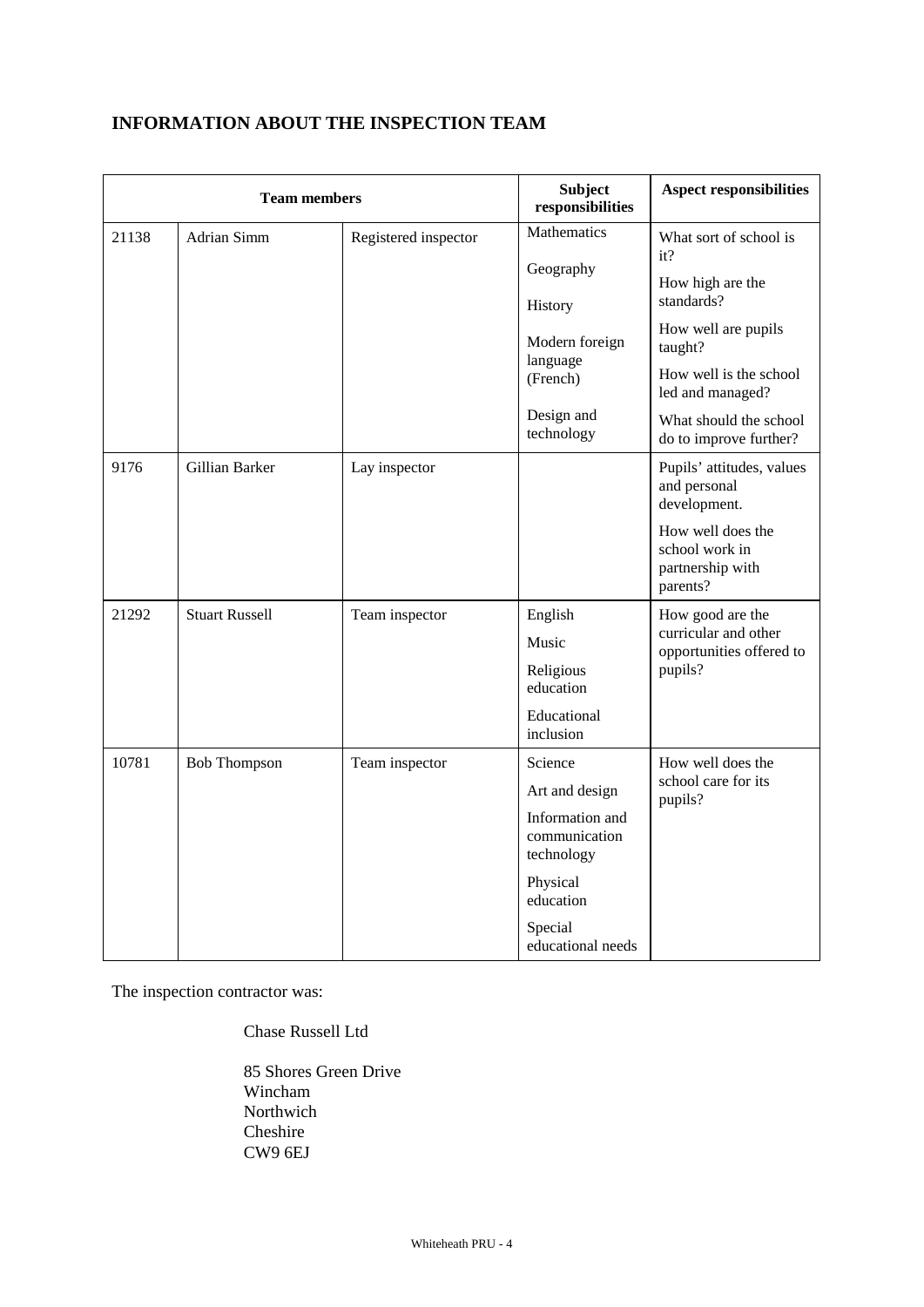Any concerns or complaints about the inspection or the report should be raised with the inspection contractor. Complaints that are not satisfactorily resolved by the contractor should be raised with OFSTED by writing to:

> The Complaints Manager Inspection Quality Division The Office for Standards in Education Alexandra House 33 Kingsway London WC2B 6SE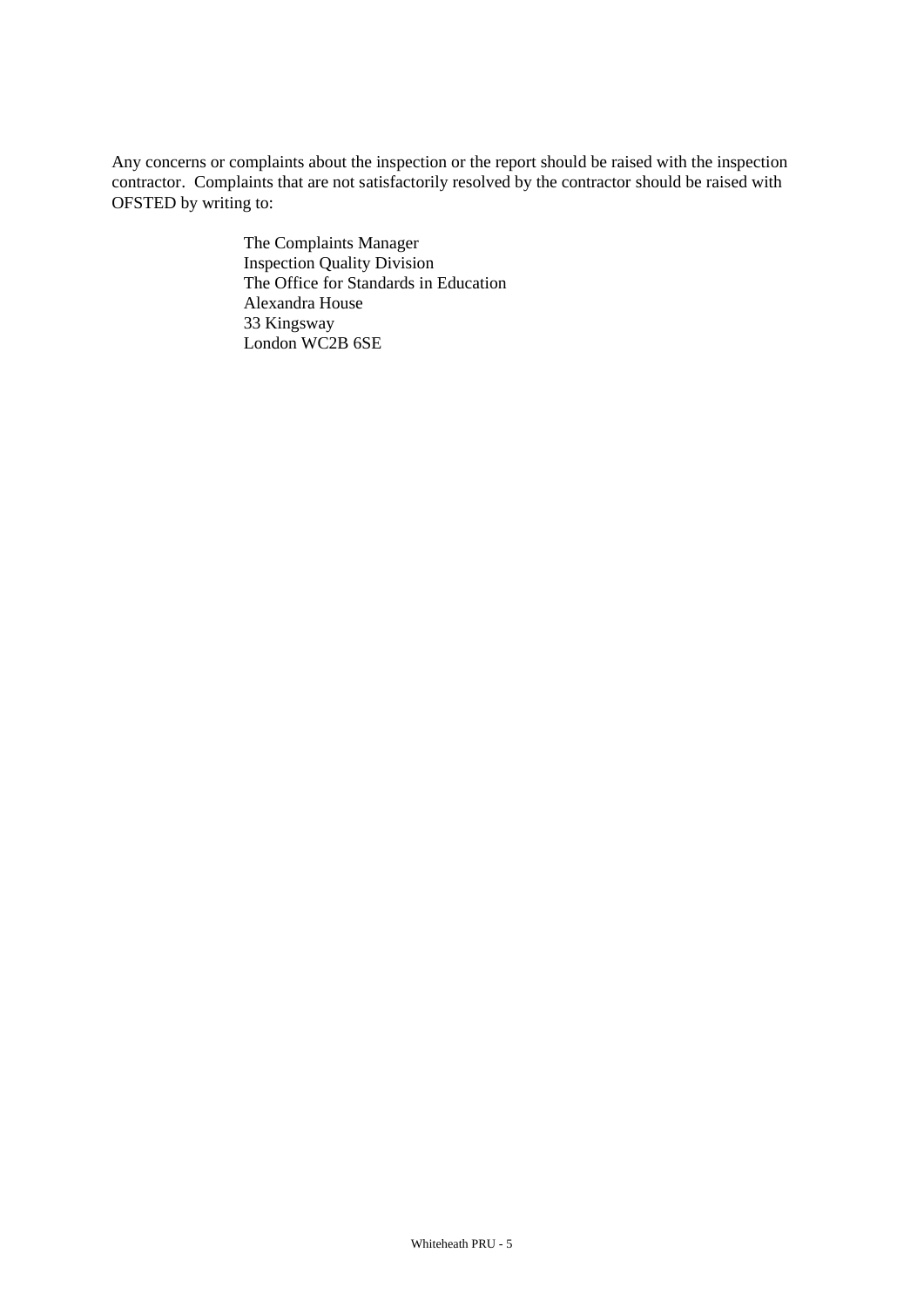# **REPORT CONTENTS**

|                                                                                                     | Page |
|-----------------------------------------------------------------------------------------------------|------|
| <b>PART A: SUMMARY OF THE REPORT</b>                                                                | 7    |
| Information about the unit                                                                          |      |
| How good the unit is                                                                                |      |
| What the unit does well                                                                             |      |
| What could be improved                                                                              |      |
| How the unit has improved since its last inspection<br><b>Standards</b>                             |      |
| Pupils' attitudes and values                                                                        |      |
| Teaching and learning                                                                               |      |
| Other aspects of the unit                                                                           |      |
| How well the unit is led and managed                                                                |      |
| Parents' and carers' views of the unit                                                              |      |
|                                                                                                     |      |
| <b>PART B: COMMENTARY</b>                                                                           |      |
| <b>HOW HIGH ARE STANDARDS?</b>                                                                      | 11   |
| The unit's results and puils' achievements<br>Pupils' attitudes, values and personal development    |      |
|                                                                                                     |      |
| <b>HOW WELL ARE PUPILS OR STUDENTS TAUGHT?</b>                                                      | 15   |
| <b>HOW GOOD ARE THE CURRICULAR AND OTHER</b><br><b>OPPORTUNITIES OFFERED TO PUPILS OR STUDENTS?</b> | 17   |
|                                                                                                     |      |
| <b>HOW WELL DOES THE UNIT CARE FOR ITS PUPILS?</b>                                                  | 19   |
| HOW WELL DOES THE UNIT WORK IN                                                                      |      |
| <b>PARTNERSHIP WITH PARENTS</b>                                                                     | 21   |
| HOW WELL IS THE UNIT LED AND MANAGED?                                                               | 22   |
| WHAT SHOULD THE UNIT DO TO IMPROVE FURTHER?                                                         | 23   |
|                                                                                                     |      |
|                                                                                                     |      |

**PART C: SCHOOL DATA AND INDICATORS 24**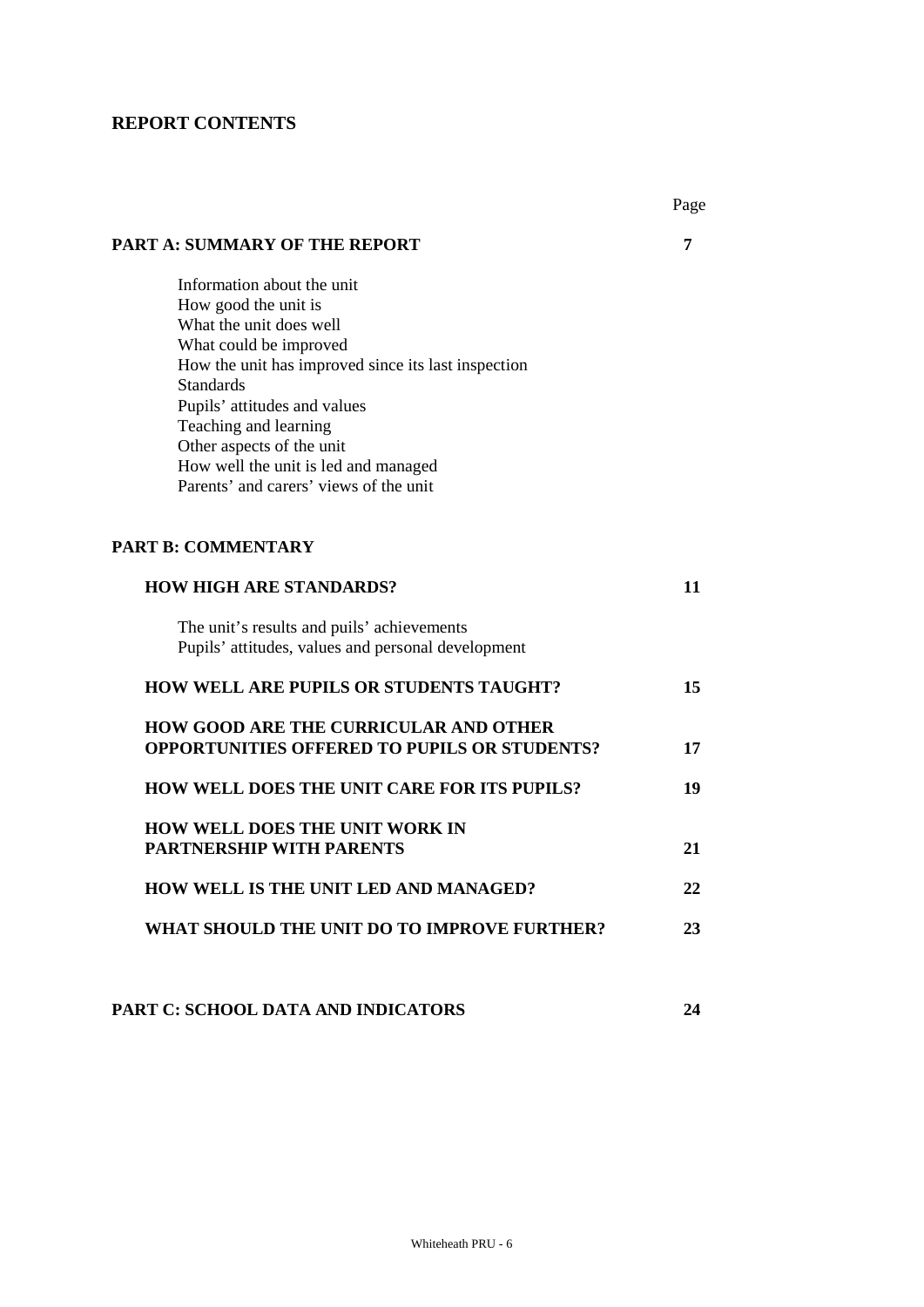# **PART A: SUMMARY OF THE REPORT**

### **INFORMATION ABOUT THE UNIT**

The Whitheath Pupil Referral Unit provides full-time education for pupils between the ages of 11 and 16 years and part-time education for pupils receiving home or hospital tuition between the ages of four and 16 years. No pupils under the age of five and no Year 7 pupils were on roll during the inspection. Pupils who travel to the unit for full-time education receive just over 21 hours of teaching each week. Pupils attend the unit from across the Metropolitan Borough of Sandwell. They may be referred at any time during the year. The unit is funded for a maximum number of 56 full-time pupils. Currently, there are 20 boys and 20 girls on roll. A further 27 pupils are currently being taught on home tuition. A very high majority of pupils are of white ethnic background. No pupils have English as an additional language. The centre is for pupils with medical, social, psychological or psychiatric needs who find education in mainstream schools very difficult. As a result, the attainment of pupils on entry to the unit is well below that expected for their age. Only rarely do pupils have a statement of special educational need. For those pupils in Years 10 and 11, re-integration into mainstream schools is less likely and as such, alternative provision incorporating a planned programme of vocational education is carried out. The unit has recently increased the amount of time that pupils are taught and has plans to evaluate these changes in the near future.

#### **HOW GOOD THE UNIT IS**

The unit is highly effective in its provision for pupils in the unit and for home and hospital tuition. Very good teaching and learning throughout the service ensure that pupils achieve very well both academically and in their personal development. Pupils' attitudes to work, to each other and to staff are very mature. This is because the leadership and management by the teacher-in-charge and her deputy are very good. All staff lead their areas of responsibility very well. The unit achieves these results with a budget that is about average nationally for similar provision and as a result, provides very good value for money.

#### **What the unit does well**

- On entry to the unit, staff recognise quickly the academic and social needs of the individual pupils and provide for them very well. As a result, pupils achieve highly. Pupils' achievement in art and design is outstanding and they achieve very well in English.
- Teaching and learning are excellent in art and very good in English, science, geography, history, French and personal, social and health education(PSHE).
- The staff provides very well for pupils' spiritual, moral, social and cultural development. This ensures pupils' attitudes to work, relationships within the unit and personal development are very impressive.
- Staff provide very good learning opportunities, including vocational education that are 'brought to life' through very strong links with the community and other units and schools.
- The unit, including home and hospital tuition functions extremely well because experienced and very knowledgeable staff have the support and leadership of a highly effective teacher-in-charge and her deputy. Together, they are very clear about the unit's strengths and areas for further development.

#### **What could be improved**

 More formal monitoring of life in the unit to support new staff, to improve some pupils' attendance, to track pupils' progress, to achieve a more consistent quality of individual pastoral plans and end of year reports to parents.

*The areas for improvement will form the basis of the action plan prepared by the local education authority.*

#### **HOW THE UNIT HAS IMPROVED SINCE ITS LAST INSPECTION**

The unit was last inspected in 1998 and shows very good improvement. Overall, standards have improved very well with particular strides forward in mathematics, science, geography, French and information and communication technology (ICT), The quality of teaching is now far higher than before and curriculum planning has been improved. Much has been done to improve the accommodation, grounds and resources for learning. The unit has worked very hard on the issues noted for development at the last inspection. Very recently, staff have introduced steps towards providing full-time education for the pupils in the unit and increased educational time for pupils on home tuition. This is going well and the unit has plans to extend time even more. Only in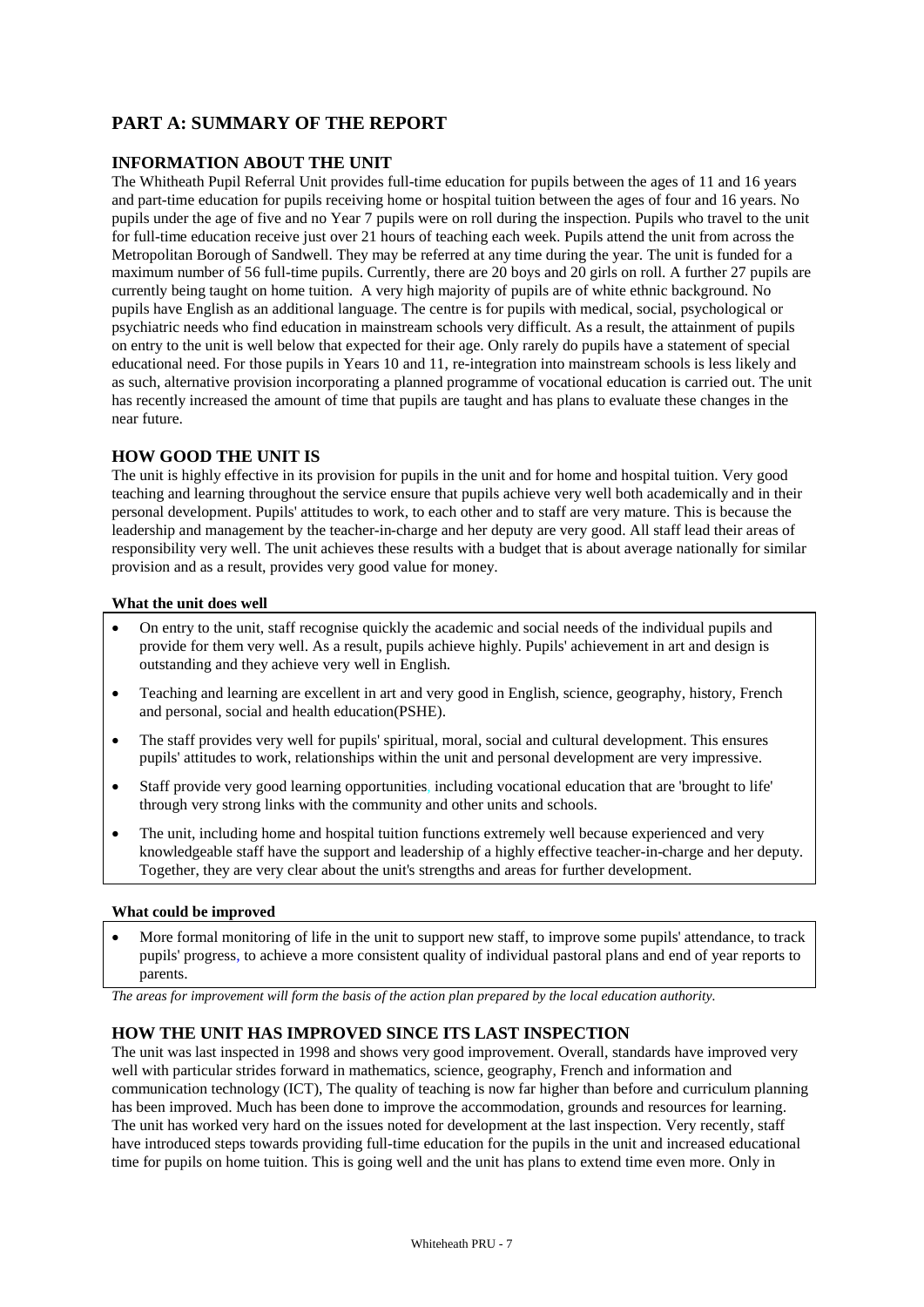pupils' attendance have levels fallen slightly but this is mainly linked with one or two pupils with particular difficulties. The unit has the capacity to maintain these high standards.

## **STANDARDS**

The table summarises inspectors' judgements about how well pupils are achieving in relation to their individual targets.

| Progress in:                                                | by Year 9 | by Year 11 | <b>Key</b>     |   |
|-------------------------------------------------------------|-----------|------------|----------------|---|
| English                                                     | A         | A          | very good      |   |
| <b>Mathematics</b>                                          | A         | A          | good           | в |
| Science                                                     | A         | A          | satisfactory   |   |
| personal, social and health education                       | A         | A          | unsatisfactory |   |
| other personal targets set<br>at annual reviews or in IEPs* | A         | A          | poor           | E |

*\* IEPs are individual education plans for pupils with special educational needs*

Pupils' attainment on entry is very varied and for many pupils it can be up to six years behind that expected for their age. Despite the unit offering pupils only part-time education until September 2002, pupils' achievement has been rapid. By the time they leave, most pupils have gained nationally recognised qualifications such as the General Certificate of Secondary Education (GCSE) or accreditation in the Certificate of Achievement. The percentage of pupils gaining five or more grades A\* to G and five or more grades A\* to C in GCSE improved between 2001 and 2002. There is no significant difference in trends between boys and girls. Pupils achieve very well In English, mathematics, science and PSHE. Literacy and numeracy skills are being developed very well in a broad range of subjects. Achievement in art is excellent in a broad range of media. It is very good in geography and history where pupils do very well in understanding their own lives in the context of other places and in how life has changed from the past. Achievement in ICT is good both in learning the skills of using the equipment and in how ICT can improve learning in a broad range of subjects. Consistently time-tabled provision for French has only been fully in place since September. Pupils have much lost ground to make up but they are achieving well already. Targets set in individual pastoral plans that are clear enough to be assessed show that pupils make very good progress in meeting them. This includes those with special educational needs.

| Aspect                                    | <b>Comment</b>                                                                                                                                                                                                           |
|-------------------------------------------|--------------------------------------------------------------------------------------------------------------------------------------------------------------------------------------------------------------------------|
| Attitudes to the unit                     | Pupils' attitudes to work are very good. They take pride in their work because<br>they know that they themselves are valued by the staff.                                                                                |
| Behaviour, in and out of<br>classrooms    | Behaviour is very good both in the unit and elsewhere. For example, pupils<br>attending the sports centre, the allotment and on a visit to the Council House as<br>part of their citizenship work, act very responsibly. |
| Personal development and<br>relationships | Pupils work very well independently and also in pairs or small groups.<br>They rise to challenges set for them such as work experience or<br>organising their own concert.                                               |
| Attendance                                | Attendance falls short of that expected in mainstream education.<br>However, individual levels of attendance by many pupils represent a<br>considerable improvement since they started at the unit.                      |

## **PUPILS' ATTITUDES AND VALUES**

Although there is an occasional bout of noisy behaviour, the response to discipline is quick. Staff handle any more serious outburst effectively. Pupils are tolerant of such episodes and continue with their activities.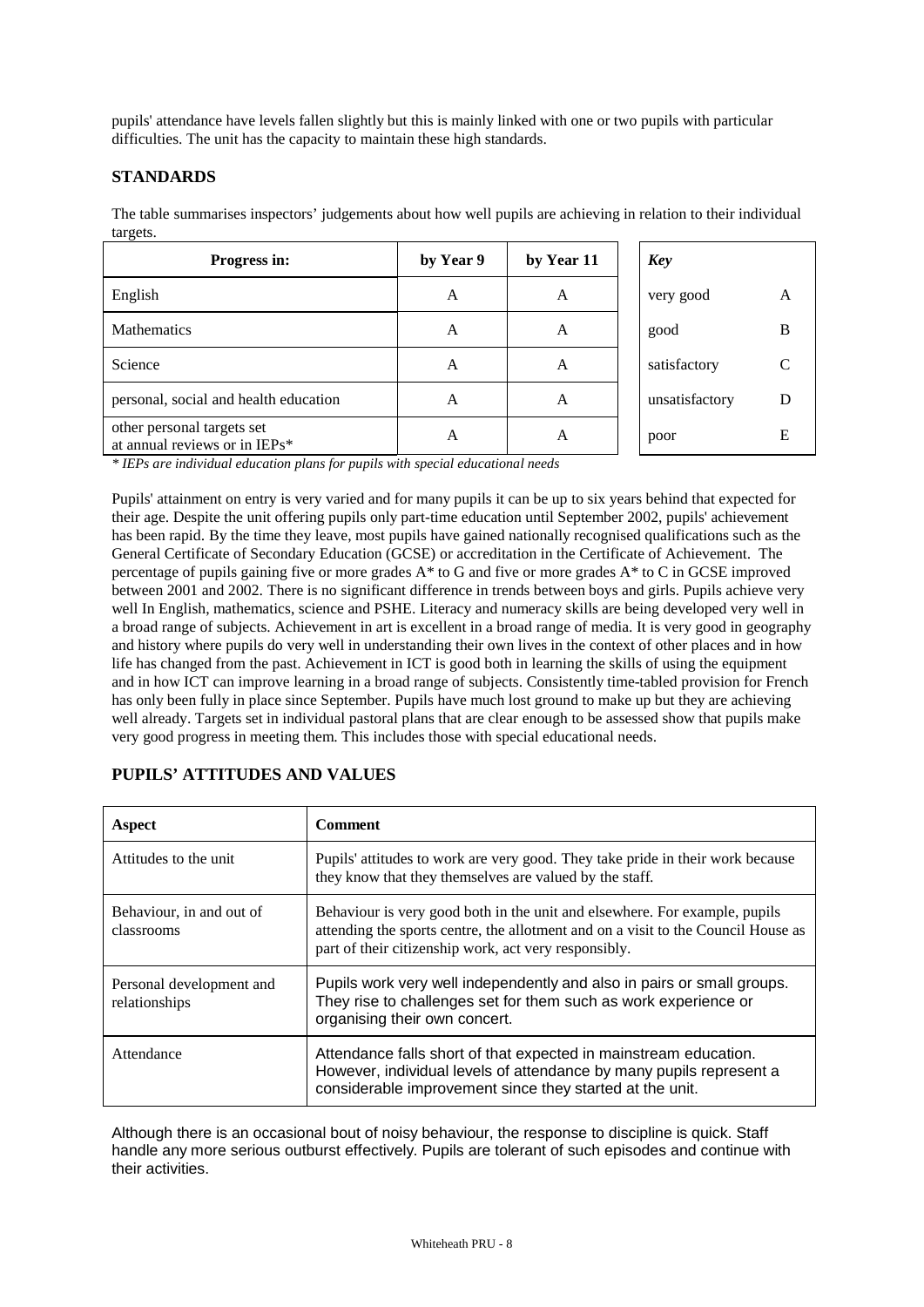## **TEACHING AND LEARNING**

| <b>Teaching of pupils:</b> |           |
|----------------------------|-----------|
| Quality of teaching        | Very good |

*Inspectors make judgements about teaching in the range: excellent; very good; good; satisfactory; unsatisfactory; poor; very poor. 'Satisfactory' means that the teaching is adequate and strengths outweigh weaknesses.*

Teaching and learning are slightly stronger in Years 10 and 11 than in Years 8 and 9. This is because the quality of learning improves after a settling-in period, when pupils have begun to respond more to the caring and supportive approach adopted by staff. Overall, in nine out of ten lessons seen during the inspection, teaching and learning were good or better. Over half of lessons were very good or excellent. Teaching and learning in English, science and personal, social and health education are very good. It was good in mathematics. The unit meets the needs of all pupils very well including those on home and hospital tuition. Literacy and numeracy skills are taught very well and ICT skills are taught well across a broad range of subjects. Teaching and learning in art are excellent and they are very good in geography, history and French. Because of good lesson planning, the quality of learning improves within a framework for each subject. Staff have very good knowledge of their subjects and are self-critical and review their work to see how they could teach better, although this is not yet as formal as it might be. Teachers frequently link lessons to practical experience, which is effective in enthusing pupils. This is done very well in English, science, art, ICT, music therapy and leisure pursuits. Improvements are planned in field trips for French, geography and history when finances allow. No unsatisfactory teaching was observed. In the very few lessons that were satisfactory, the organisation of the lesson did not always ensure that all pupils had their fair share of the teacher's attention, which led to some uncertainty about their learning. Also, on occasions, the classroom support assistant was not used as effectively as she might have been to support pupils' learning.

| <b>Aspect</b>                                                                                        | <b>Comment</b>                                                                                                                                                                                                                                                                                                                                                                                                             |
|------------------------------------------------------------------------------------------------------|----------------------------------------------------------------------------------------------------------------------------------------------------------------------------------------------------------------------------------------------------------------------------------------------------------------------------------------------------------------------------------------------------------------------------|
| The quality and range of the<br>curriculum                                                           | Learning opportunities are very good and include opportunities designed to<br>prepare pupils for the next stage in their life whether back in mainstream<br>schools, further education, training or work.                                                                                                                                                                                                                  |
| Provision for pupils with<br>special educational needs                                               | Provision for pupils with special educational needs is good because of the<br>individual nature of the planning and support offered. However, pupils'<br>individual pastoral plans are not kept in a consistent way and some are clearer<br>than others.                                                                                                                                                                   |
| Provision for pupils'<br>personal, including spiritual,<br>moral, social and cultural<br>development | Provision for pupils' spiritual, moral, social and cultural development is very<br>good. The unit aims above all to promote self-respect and to make it clear that<br>all individuals have value. Staff succeed very well in this.                                                                                                                                                                                         |
| How well the unit cares for its<br>pupils                                                            | This is good overall. The unit is a secure and safe environment in which to<br>work. There are suitable systems to safeguard pupils' access to the internet,<br>which parents are aware of. The teachers know the pupils very well both in the<br>unit and on home tuition. They give pupils every encouragement in their<br>activities. The hospital tuition works very co-operatively and flexibly with<br>medical staff |

## **OTHER ASPECTS OF THE UNIT**

The staff do much to ensure that the unit's links with parents are effective. The support pupils receive in settling them into the unit, sometimes after long periods out of school, is very good. Whilst the tutor system is a focal point for this, all staff play an integral part including those with specific roles, such as the music therapist. The teamwork is outstanding. Some reports to parents on pupils' progress are very clear, although this is not the case for all pupils.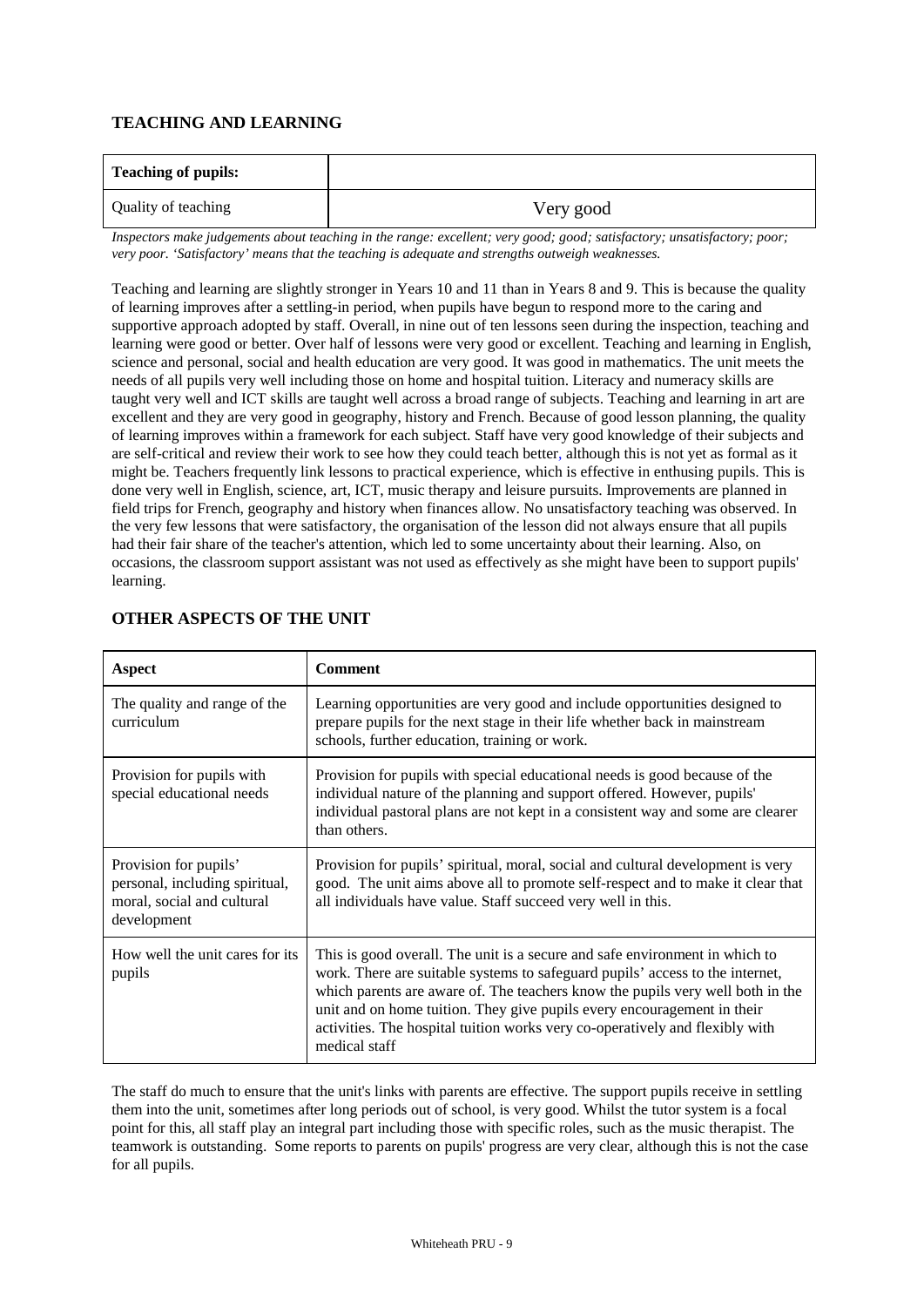## **HOW WELL THE UNIT IS LED AND MANAGED**

| Aspect                                                                        | <b>Comment</b>                                                                                                                                                                                                                                                                                                                                                                                                                                                                   |
|-------------------------------------------------------------------------------|----------------------------------------------------------------------------------------------------------------------------------------------------------------------------------------------------------------------------------------------------------------------------------------------------------------------------------------------------------------------------------------------------------------------------------------------------------------------------------|
| Leadership and manage-ment<br>by the teacher in charge and<br>other key staff | The teacher-in-charge and her deputy are very good in ensuring that the unit<br>improves continually and is very effective in what it offers pupils and their<br>families. The unit has developed a very strong team spirit and methods of<br>working in which all staff lead areas of responsibility very well. This includes<br>home and hospital tuition.                                                                                                                     |
| How well the management<br>committee fulfils its<br>responsibilities          | The management committee fulfils its responsibilities appropriately. It receives<br>a range of data about the unit. For example, it checks to see how well the<br>service is developing and has recently been involved in reviewing the<br>admissions criteria for the unit. This has not yet been finalised.                                                                                                                                                                    |
| The unit's evaluation of its<br>performance                                   | The unit has available a good range of data which it uses to analyse<br>and improve pupils' achievement and teaching and learning. This data<br>is kept in a range of ways devised by individual staff that is not always<br>readily understood by others. The unit has started to formalise this<br>more but has not yet gone far enough. Senior staff have taken some<br>action to monitor teaching and learning but the arrangements are not<br>yet sufficiently streamlined. |
| The strategic use of<br>resources                                             | The unit only has control over a small amount of its funding. This is<br>generally used effectively. The accommodation at the unit and the<br>hospital is used very well and flexibly to match pupils' changing needs.<br>Staff's expertise is used to very good effect across the service.                                                                                                                                                                                      |

Staff have a broad spread of relevant expertise and are very experienced. The accommodation at the unit is continually being improved and is now good. The ICT suite is a recent development, which together with the development of staff's ICT skills, have improved teaching and learning. Much has been done to make the unit and the hospital classroom welcoming and attractive places in which to learn. In return, the pupils look after them very well. Resources for learning are good. Where the principles of best value can be applied, this is done well. It is difficult for the service to compare itself against other similar provision elsewhere.

## **PARENTS' AND CARERS' VIEWS OF THE UNIT**

| What pleases parents most                                   | What parents would like to see improved                                  |
|-------------------------------------------------------------|--------------------------------------------------------------------------|
| Pupils are expected to work hard and achieve their<br>best: | Most parents were very happy with the provision<br>and raised no issues. |
| It is easy to approach staff with questions or<br>problems; |                                                                          |
| Pupils are becoming mature and responsible;                 |                                                                          |
| Pupils are making good progress.                            |                                                                          |

 Inspectors agree with parents about the strengths of the education offered to their children. They agree also with those parents who have written to the unit highly appreciative of the difference the service makes to their children's lives and prospects.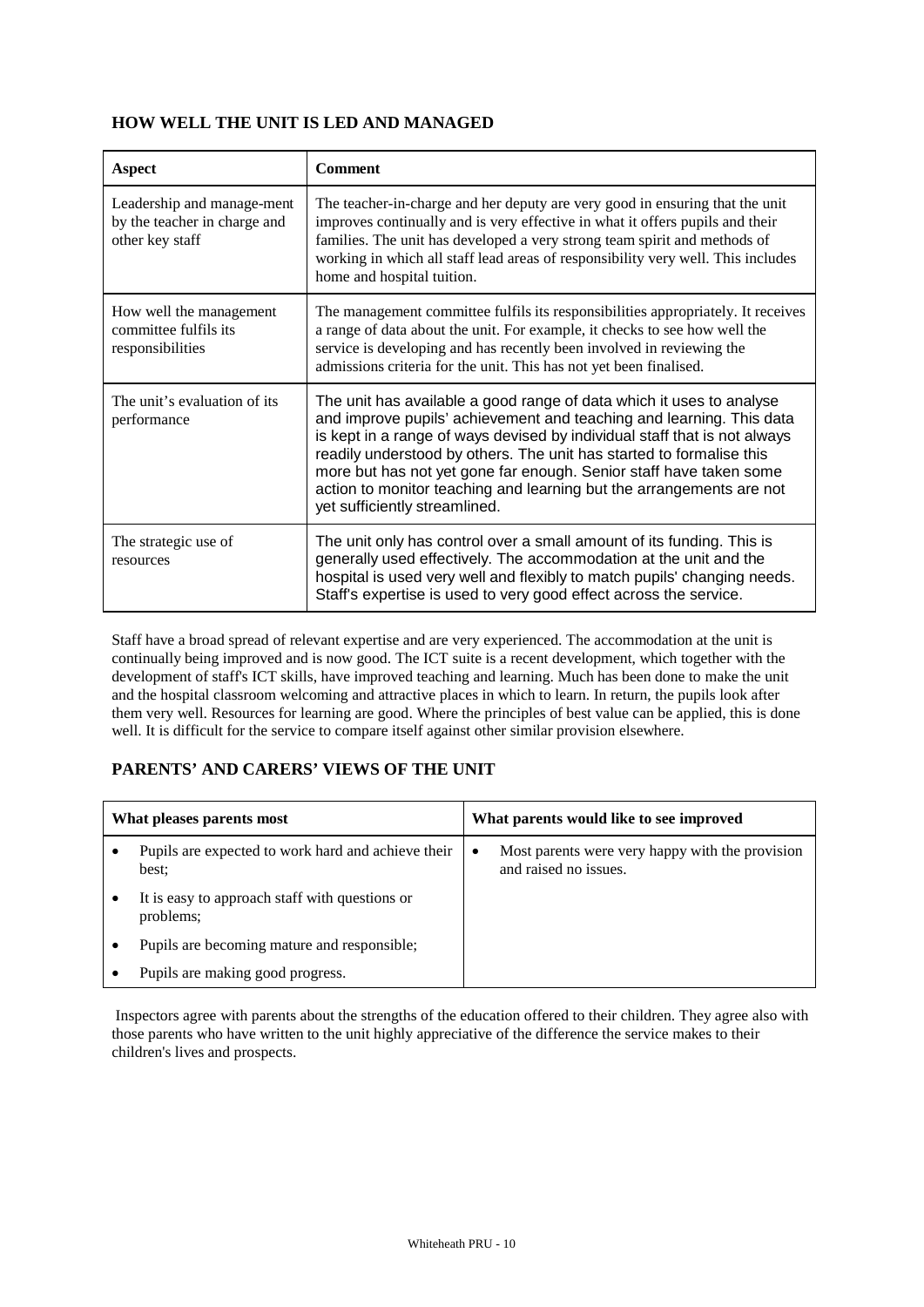## **PART B: COMMENTARY**

## **HOW HIGH ARE STANDARDS?**

#### **The unit's results and pupils' achievements**

- 1. Pupils enter the unit at different ages and at different times in the year. Their attainment on entry is very varied. It ranges from pupils who are up to six years behind that expected for their age to those who were doing well in mainstream school but lost ground or impetus in their learning. The majority of entrants are well behind what would be expected of pupils of the same age. Until September 2002, the unit was organised to offer part-time education. Despite this, pupils' standards frequently improved very well and many made more progress in twelve months part-time education than would have been expected of them in one-year full-time education. The majority of pupils who reintegrate quickly into mainstream education are on home tuition. Few pupils reintegrate from the unit. For those pupils who go on to college without returning to their original school, most gain nationally recognised qualifications such as the General Certificate of Secondary Education (GCSE) or accreditation in the Certificate of Achievement. The percentage of pupils gaining five or more grades A\* to G and five or more grades A\* to C in GCSE improved between 2001 and 2002.
- 2. English is a strength of the unit. The pupils make very good progress. In English in 2002 the unit had a 100 per cent pass rate in the Entry Level Certificate. This was at Level 3, which is the highest level. Similarly it had a 100 per cent success rate of pupils achieving A to F passes in English GCSE, with 28 per cent of pupils achieving an A to C grade. Since the last inspection, the average percentage of pupils achieving an A to C grade has been 34.4 per cent, with 46 per cent achieving this in 2001. This is an improvement on standards at the time of the last inspection. Overall, the trend over the last five years has been one of steady improvement. External moderation reports for both the English Entry Level Certificate and GCSE, comment that the 'teachers have enabled candidates of all abilities to respond successfully and enthusiastically to the syllabi'. This reflects well upon the unit's effectiveness in enabling all pupils to succeed in English. The teachers do this by setting a range of tasks appropriate for all abilities.
- 3. Although below average in the national tests at the end of Year 9, pupils make very good progress through Years 10 and 11.They gain a very good grasp of writing for different situations. They read fluently and comprehend well. Standards of speaking and listening are good. The pupils discuss what they read with respect for one another's opinions; for instance, when describing the characteristics of a hero with reference to Beowulf or when discussing Dickens. They use ICT effectively. A Year 8 pupil prepared a report on a holiday resort. She presented it in writing using ICT and then recorded it on tape, as though it were part of a holiday programme on television or radio. The pupils achieve very well in English because they are very well taught. Pupils learn rapidly. Two lessons observed were excellent. In one of these lessons, pupils used role-play most effectively to explore the motives and character of a complex personality.
- 4. In mathematics, pupils' achievement is very good. In Year 9, pupils work accurately on multiples of numbers between six and ten, plot line graphs with understanding, use different techniques to divide two-digit numbers by one digit numbers, successfully plot compass points and with adult help, consolidate their understanding of the terms 'mean' and 'mode'. All pupils check their answers using calculators, extend their numeracy skills and improve their ability to solve problems. By Year 10, pupils are very clear how to work out the mean of as many as 42 numbers using a calculator and how to follow a pattern and find missing numbers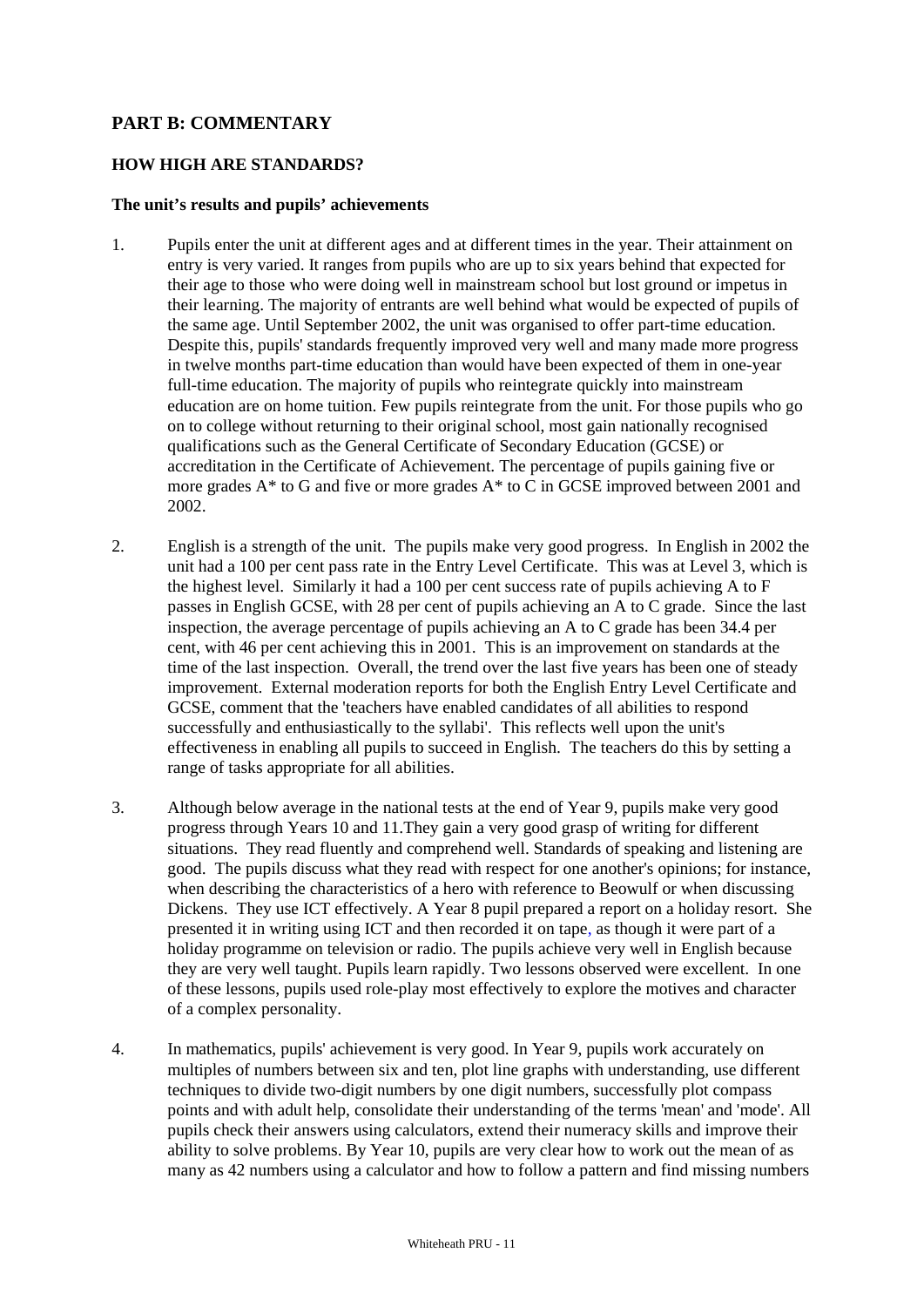in algebra. However, some uncertainty still exits in knowing the difference between the mean and the median of a set of numbers. Many pupils take care with the presentation of their results and are obviously proud of their work. By Year 11, higher attaining pupils are mostly accurate in working on, for example, simultaneous equations and compound interest. They are clear what they are doing and to which part of their calculations they need to look, should their answers at times go slightly astray. For pupils, many of whom entered the unit with an understanding in mathematics that was between two and six years behind their chronological age, this is very good achievement. In July 2002, ten pupils in Year 11 achieved passes at GCSE ranging from level C to F. Also, for pupils on home and hospital tuition, who invariably have less time to respond to the high quality of teaching, the quality of the learning opportunity results in very good achievement. Excellent one-to-one support offered to a pupil in hospital helped him to overcome some uncertainties he had from his mainstream schoolwork, for example, about how to carry out a set of algebraic processes in the right order to achieve the given answer.

- 5. In science, pupils achieve highly from a baseline, which is well below national expectations on entry to the unit. This is because of the very high standard of teaching, which leads to pupils' very good attitudes and response to the subject. This is very good improvement since the last inspection. By Year 9, pupils are making very good progress in practical work, learning to predict, carry out experiments and record results. For example, they are learning how to identify chemicals and household substances and tell the difference between acid and alkali. By the end of Year 9, pupils make salts and learn how to write word equations to record their work. By Year 11, pupils investigate how solids dissolve to form solutions. They investigate factors, which would speed up the process of dissolving, such as heat. In their experiments they predict what they think will happen, carry out the experiment, record their results accurately and discuss their findings. Health and safety factors are observed rigorously. Pupils are learning how to link science to ICT effectively by using data logging, and using word-processing, graphs and charts to record their results. They also use the Internet well to research topics, such as how humans affect the environment by building, quarrying, farming and dumping waste. By Year 11, all pupils are entered for external accreditation. In July 2002, seven pupils achieved passes at GCSE, ranging from level C to G. Pupils improve their literacy skills by reading instructions and key words and writing and word-processing their results. They enhance their numeracy skills, for example, by measuring, using a stopwatch to time experiments and weighing materials they need. Working together, taking turns and seeing other people's points of view during discussions enhances pupils' personal and social skills very well.
- 6. Religious education is taught as part of the pupils' PSHE in which they achieve very well. The subject makes a significant contribution to the very good attitudes of the pupils. The religious education element of the curriculum includes units like 'Founders and Leaders', 'Places of Faith' and 'Symbolism'. Topics like these contribute very effectively to the positive preparation of the pupils for life in a diverse society. By the end of Year 11, pupils have acquired a good knowledge of aspects of Christianity and other world religions represented in the United Kingdom.
- 7. On entry to the centre, pupils ability in ICT is well below national expectations as many have had interruptions to their education and been absent from formal education for some time. After a short time in the centre, pupils achieve well. In 2002, all Year 10 pupils studying ICT as an option choice passed their entry level examinations at Grade 3 whilst nine pupils at Year 11gained GCSE levels C to E in a 'short-course'. This is good improvement since the last inspection when ICT was deemed to be unsatisfactory.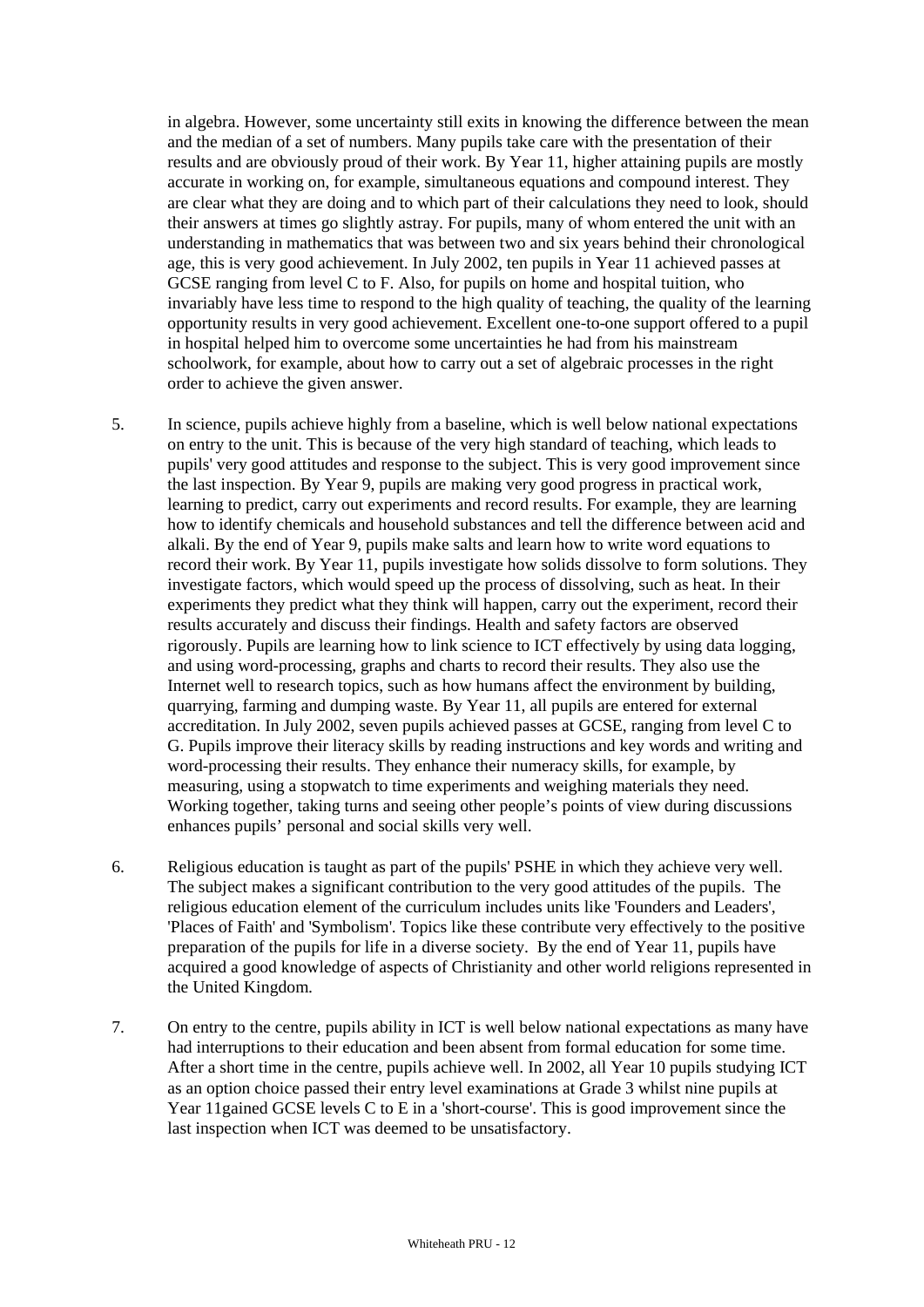- 8. By Year 9, pupils use word-processing well. They use commercial programmes, which provide templates to write letters. They log on, find and open programmes they need. They access their work easily, save it and close down correctly. By Year 11, pupils increase their ICT skills and create World Wide Web (WWW) pages on the Internet. A Year 10 pupil created a 'garage page', and then accessed the Internet to compare his page with other professional pages on the net. He discussed how he could improve it. Cross-curricular use of ICT is good. For example, Year 10 pupils created a 'power-point' presentation of 'Twelfth Night', showing all the characters with a short pen picture. In mathematics, they use a range of programmes, which provide charts and graphs. In geography, they have access to CDs and inter-active programmes. The geography room is well displayed with pupils' work illustrating their competency to research independently. In a Year 10 lesson on 'volcanoes', one pupil clearly explained to the teacher how he found a web-site that would give him all the information he needed on volcanoes around the world. The ICT policy document shows clear links to all national curriculum subjects. ICT makes a positive contribution to pupils' social and moral development. Pupils learn to share, work independently and together at times, take turns and discuss opinions. ICT positively contributes to pupils' cultural development by giving access to research topics across the world. Pupils study foreign cultures and compare and contrast traditions and customs with their own.
- 9. In art and design, excellent standards of work are produced with all age groups. Pupils make excellent progress. This applies to the investigation and making aspects of the subject and to pupils' knowledge and understanding. Pupils produce a wide range of work in both two and three dimensions. They use an extensive range of media and techniques. This represents very good improvement since the last inspection. The excellent standards which pupils achieve and progress made, are in the main due to the very high quality teaching and leadership, which this subject enjoys. In July 2002, six pupils passed GCSE. Art and design is a strength of the unit's curriculum provision. The very high standard of work, which is displayed throughout the centre, contributes significantly to the excellent ethos illustrating the commitment of all staff.
- 10. Pupils' achievement in geography and history is very good. By the end of Year 9, pupils are building up their understanding of vegetation and wildlife in the equatorial rainforests in geography and the roles of individual people in Britain's industrial revolution in history. They are well able to discuss the differences, for example, in the length of day, temperature and rainfall between Britain and equatorial regions and to read and record results using line and block graphs. In history, pupils research different individuals. For example, they offer reasons why Britain became an advanced industrial country due to its rivers, transport systems and raw materials. They begin to relate this to entrepreneurs such as Wedgwood. By Year 11, pupils undertake case studies, such as the effects of tourism on an island like Menorca and the issues of public health and housing in Britain over 100 years ago. Pupils who opted to take the subjects to GCSE level in 2002 gained passes ranging from grade C to grade G. Some pupils entered the unit up to five years behind in their work in comparison with pupils of the same age. Those higher attaining pupils who were only around two years behind have progressed so well that they are predicted C or B grades in GCSE for 2003.
- 11. Up until September 2002, provision for French was inconsistent and information about pupils' achievement is patchy. Some pupils gained grades E and F in GCSE in 2002. However, there is insufficient evidence to make a judgement on pupils' achievement prior to this date. From September, a new teacher was appointed and teaching and learning are very good. Pupils are progressing well. Pupils in Year 9 are consolidating vocabulary and learning new words and phrases. They recap numbers up to 59, learn new numbers up to 100 and describe simple likes and dislikes. Pupils in Year 11 are well prepared to respond to questions in French such as 'How are you?' and 'What did you do this weekend?' Also, they are developing an understanding of how to express what they like and don't like and how to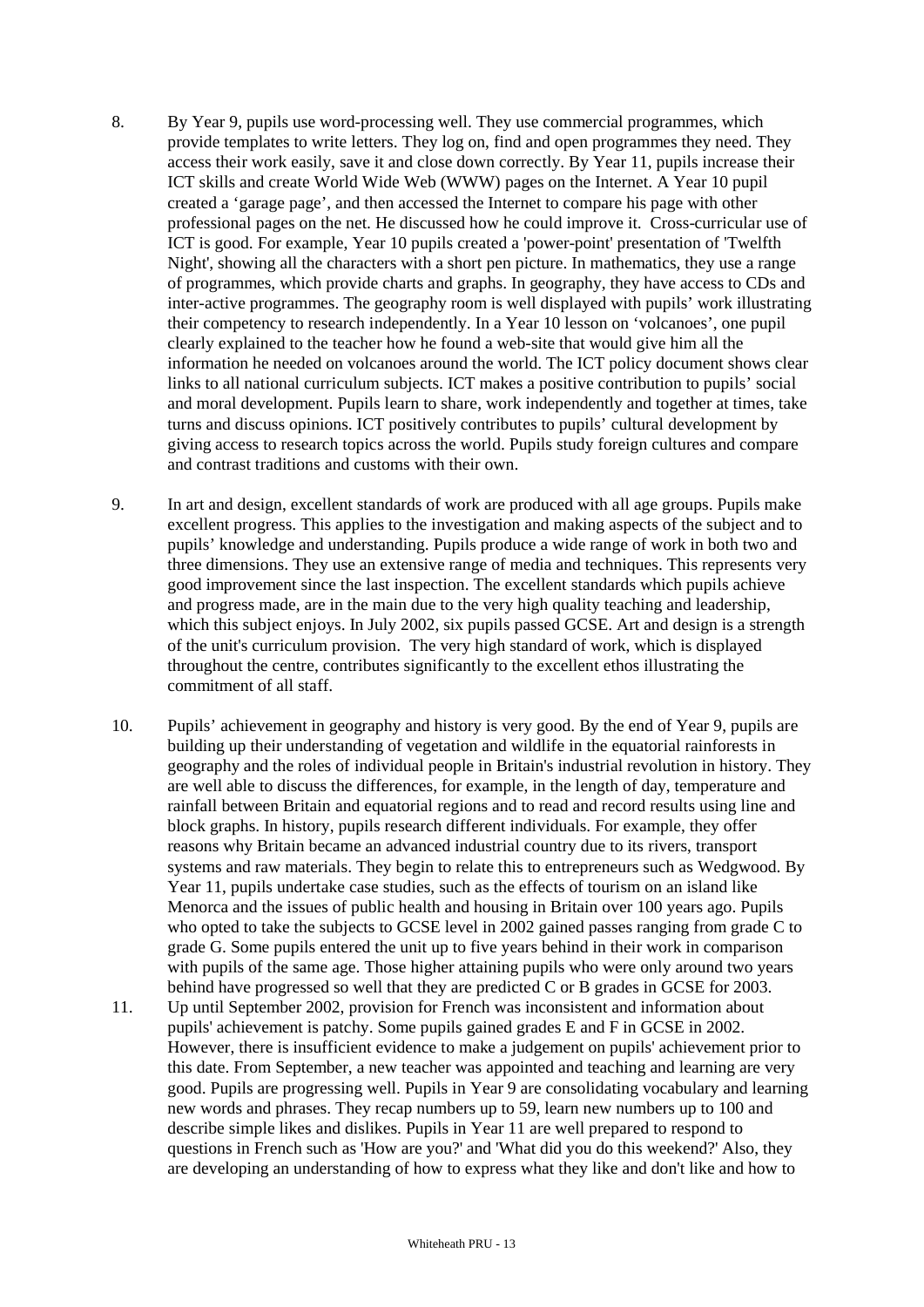use the past tense in conversation and written text. Some pupils have already been predicted a GCSE grade D but are aiming higher.

12. Pupils make good use of leisure activities outside the centre, such as badminton at a local sports centre. Pupils understand the need for a good warm up, to ensure they do not pull muscles. They practise skills and put these into a game situation. Pupils learn new skills and knowledge, such as the terms serve, drive, and lob used during badminton matches. They learn the rules to score a game. Their behaviour, attitude and responses to badminton are good. They put great effort into the games and play in a very sporting manner. They are very well behaved in a public centre, and staff and pupils are duly proud of the way in which they conduct themselves. These activities make a good contribution to pupils' social and moral development through their individual work, being part of teams and playing to, and accepting, rules.

#### **Pupils' attitudes, values and personal development**

- 13. Attitudes are very good. Pupils take a pride in the unit and value it because they realise that they themselves are valued. The neatness of their books and the high quality work, for example, in art, show that they take care with their work and are proud of it. They are pleased to show their work to inspectors whether it is a word-processed invitation or a theatrical mask. They are prepared to engage in conversation. It is clear that they feel at ease with the social interaction of the unit and enjoy the calm, welcoming atmosphere with its underpinning of moral values. A comment was made by a pupil that it is a small place, comfortable and cosy. In the morning all pupils enter in a purposeful manner and either gather in the social area or play with a ball outside. They manage their time efficiently and arrive for lessons without the prompting of a bell.
- 14. Pupils feel safe, therefore they are prepared to engage in role-play and discussion with enthusiasm in, for example, English. In a PSHE lesson on the effects of alcohol, they listened to one another's point of view sensibly. Pupils respond well to good questioning, take turns and co-operate in pairs, such as in science. They concentrate well, as long as the lesson moves with pace, and so the standard of their work is generally high. They take part in the range of activities, which is on offer and are keen to share them with visitors. A group involved in running an allotment was particularly concerned that it should be visited during the inspection. As a result of work with a local councillor on citizenship, a group of Year 9 pupils produced a proposal for a new sports hall. They tested public opinion and prepared a good case for their proposal, which included an artist's impression of the end result.
- 15. Behaviour is very good. Pupils behave very well in class, thus allowing the work to proceed. Very effective teaching helps this. They treat the building and grounds with respect. There is little litter and monitors help to tidy up after lunch. There is a good response to the quality of furnishings and fittings and to the fact that everything is clean and attractive. Pupils are neatly and sensibly dressed and look smart and well turned out. Although there is an occasional bout of noisy behaviour, the response to discipline is quick. Staff handle any more serious outbursts effectively. Pupils are tolerant of such episodes and continue with their activities. Last year's three short-term exclusions were for bullying, for which there is zero tolerance.
- 16. Personal relationships and personal development are very good. Parents feel that the unit helps their children become more mature and responsible. The inspection findings support this conclusion. Pupils respond very well to opportunities to work in pairs, teams or independently. They rise to the challenges, such as work experience, putting on a concert, attending an outdoor centre or helping at a local voluntary clothing store. As a result they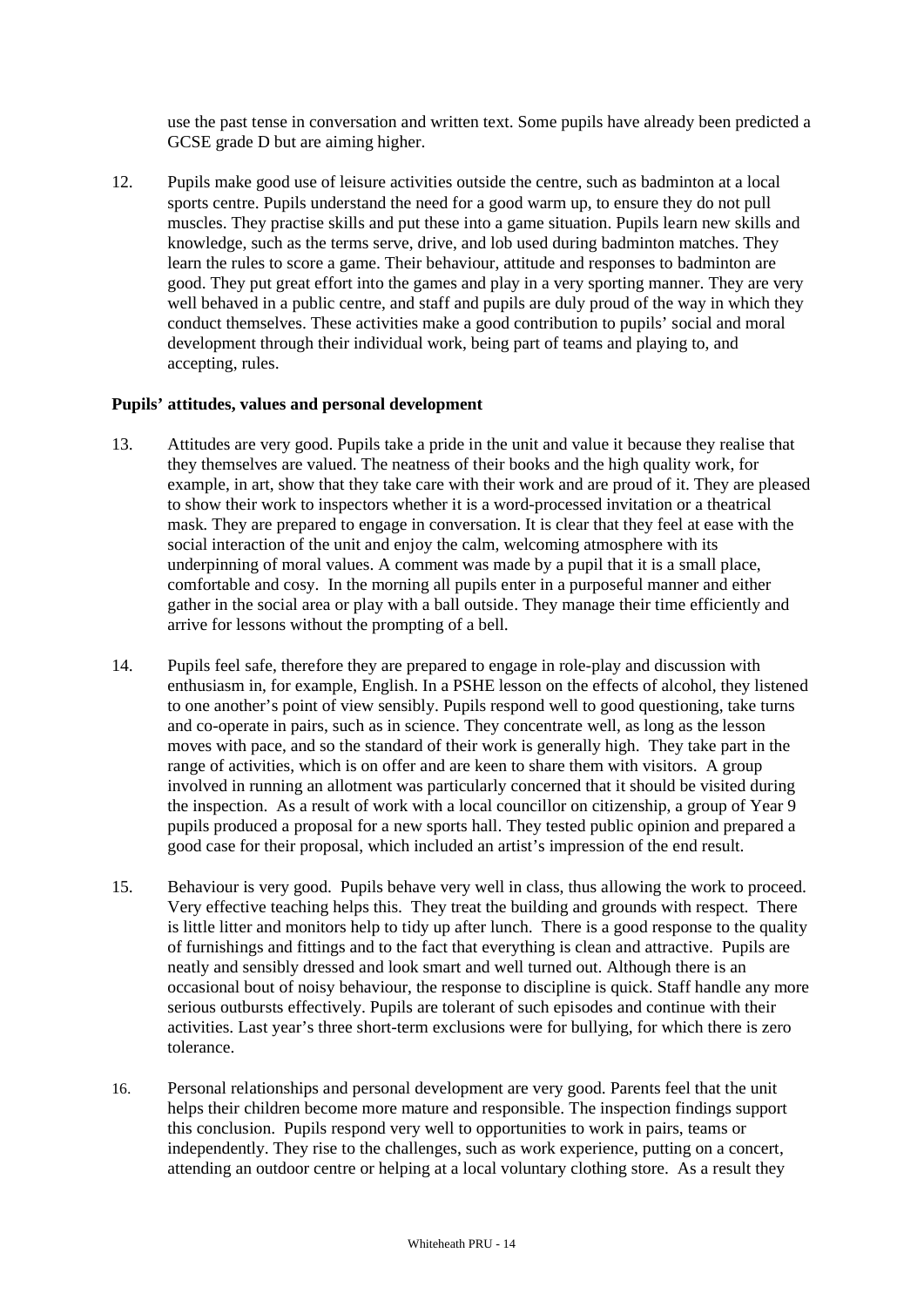make good social contacts and manage themselves very well in a range of situations. Very good relationships are characteristic of the unit both between pupils and their teachers and among the pupils themselves. Despite the recent merger of groups, on the change over from half-day to a fuller working day, there is little friction. Boys and girls respect one another and work well together. Age-groups mix and pupils support one another. As a result the unit runs smoothly. Pupil-librarians assist by taking on the job of chasing up late returned books. Also, they are involved in buying in new books. Buddies help newcomers and, sometimes, a pupil who has been helped in this way, trains as a buddy, thus establishing a pleasant tradition. Some find it very hard to respond positively to the encouraging atmosphere, yet they are helped and quietly persuaded to join by both staff and pupils.

17. Attendance at 79 percent falls short of that expected in a mainstream school. It does, however, meet the target set by the management committee of 75 per cent and represents a considerable achievement for many pupils. During the week of the inspection all groups achieved 75 percent and above despite an illness 'bug' being around. Some pupils who started at the unit with attendance as low as 20 percent have progressed to nearly full attendance. One pupil achieved it. Poor health has an impact, as does the variability of transport arrangements, noted in a recent report, which involved interviewing pupils. Some find it hard to cope with a journey, which takes more than 30 minutes. Whilst lateness occurs, usually as a result of problems with transport, punctuality is not a problem during the day at the start of lessons. Attendance has fallen slightly since the last inspection but is a reflection of the particular pupils currently on roll.

## **HOW WELL ARE PUPILS OR STUDENTS TAUGHT?**

- 18. Teaching and learning were slightly stronger with pupils in Years 10 and 11 than with pupils in Years 8 and 9. One reason for this is that after a settling in period, pupils respond more to the caring and supportive approach adopted by staff and as a result, the quality of learning improves. In nine out of ten lessons seen during the inspection, teaching and learning were good or better. Over half of lessons were very good or excellent. Overall, this is well ahead of the quality of teaching and learning at the last inspection. Hospital tuition has maintained its highly effective approaches to a broad range of pupils' needs and ability levels.
- 19. A significant feature of the very effective teaching is the very good match between the work set and the ages, abilities, aptitudes and interests of the pupils. This match challenges all groups of pupils and fosters enthusiasm to learn. Individual learning opportunities are both time-tabled and used flexibly by staff as part of a 'broad learning package' that addresses pupils' individual needs. Home tuition is no exception to this.
- 20. The very effective teaching arises from the teachers' high levels of expertise, high expectations, enthusiasm and thorough knowledge of their pupils. In English, the teachers' knowledge is supplemented by formal assessment procedures that are exemplary. Assessment procedures are thorough, manageable and effectively used to enhance teaching and learning. The clear marking and assessment policy is adhered to and is effective in enabling the English Department to monitor the progress of individual pupils and the effectiveness of the teaching. Yearly assessment sheets show at a glance an individual pupil's progress whilst at the unit in speaking and listening, reading, writing, attitude to work and homework. These are given to the mainstream school for their use on the pupils' return. More detailed records are built up and show individual's results against standardised tests and National Curriculum level descriptors. Pupils themselves assess their own progress through easily accessible level and grade descriptors displayed in the classrooms. Because of this, not only do teachers know what the pupils need to learn in order to improve, but the pupils themselves do. Each pupil has a pupil record sheet that records attainment and progress during the year. The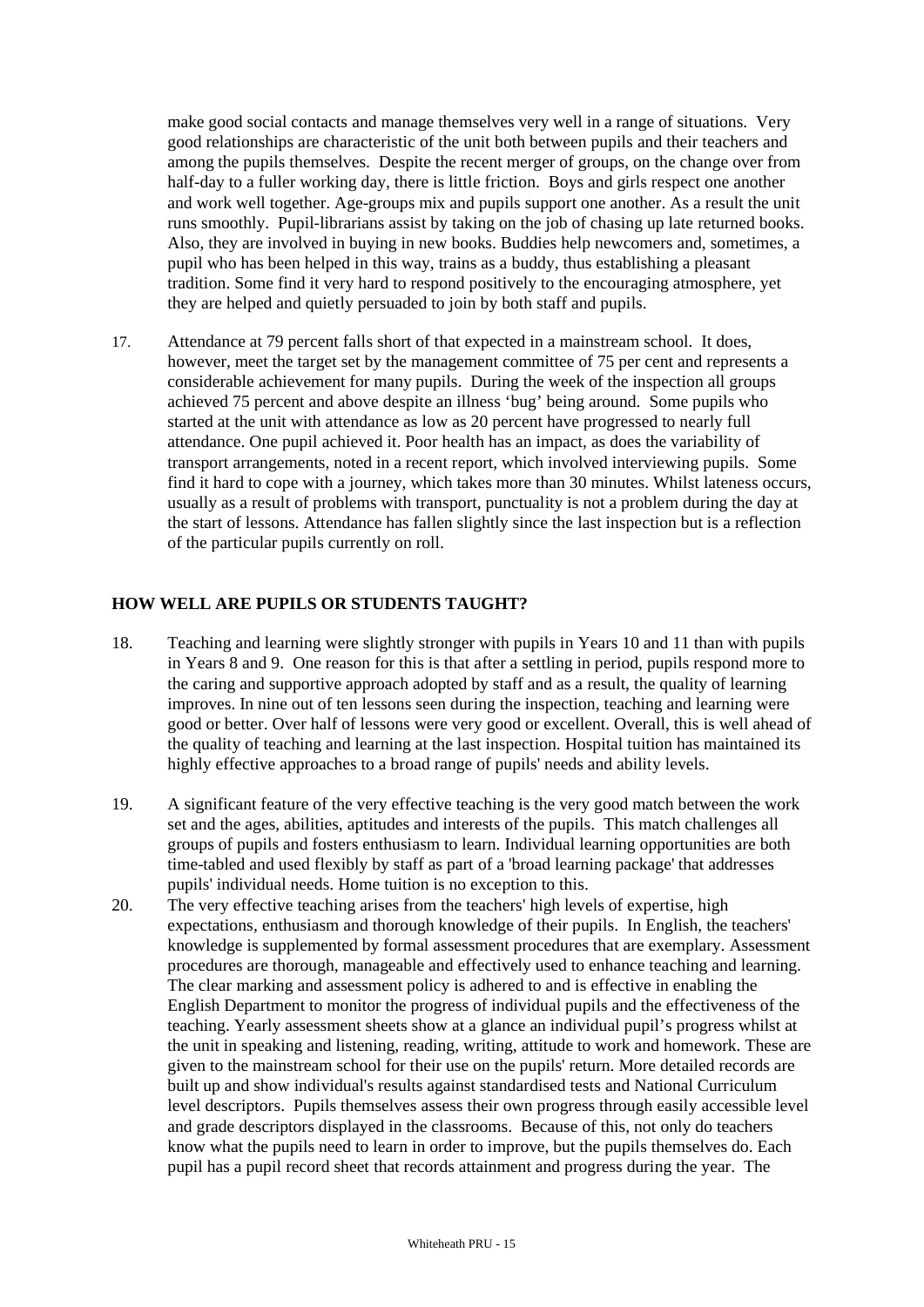pupils may contribute to this as a form of self-assessment. The teacher records levels with the pupil. Targets are reviewed and new targets set. These records inform the yearly assessment records, which in turn, feed back into the very good teaching and learning.

- 21. Whilst all staff have their own form of assessment and record keeping, which supports the very good quality of teaching in most subjects, the data is not always as clear as it is in English. This can be a drawback for tracking pupils' progress easily or for new staff starting in the school who need a quick picture about pupils' strengths and uncertainties in their work.
- 22. In art and design, teaching and learning are regularly excellent. This is because of skilful questioning and explanation, which ensures pupils' fullest understanding of the task in hand. Developing knowledge and understanding of the work of famous artists and applying this to their own work is achieved to a very high degree. For instance work inspired by Van Gogh, Rousseau, Cézanne, Lassen, Hokusai, Monet and Pointillism show appreciation of their characteristics, creative application to original work and a high quality finish. Pupils are rightly very proud of their work and achievements. Very high quality teaching ensures that the subject contributes very well to pupils' spiritual, social, moral and cultural development. For example, they study art from other parts of the world, such as India, Japan, Peru, Mexico, Arab countries and the USA, which influences their work. Pupils are encouraged to use the Internet to research topics from these countries and others around the world.
- 23. The pupils' attitudes and behaviour are generally very good and at times excellent. This is particularly so during the high quality group discussions, which are a fine feature of teaching in several subjects such as English, geography and history. There is very good give-and-take and respect for opposing views. These skills transfer successfully to other subjects such as personal and social education. There is an atmosphere developed by staff of high expectations and enthusiasm and in English and art, thorough organisation.

## **HOW GOOD ARE THE CURRICULAR AND OTHER OPPORTUNITIES OFFERED TO PUPILS OR STUDENTS?**

- 24. The quality and range of learning opportunities offered to the pupils are very good. This includes the curriculum in the unit and for home and hospital tuition. Curricular provision has improved since the last inspection. One reason for this is that all the pupils in the unit now have access to full-time provision that includes English, mathematics and science, ICT, a modern foreign language, a range of humanities and creative activities. These include geography, history and art and design. The modern foreign language that the pupils learn is French. Religious Education is taught as part of the very good provision for the pupils' personal, social and health education, which also includes sex education, drugs education and citizenship. Citizenship education is very well established. An option system operates well for pupils in Years 10 and 11.
- 25. The unit has been very successful in introducing full-time provision. Since September 2002, the pupils are on site for 25 hours each week and break times are well used to develop the pupils' social skills. During this introductory period, taught time is still only 21 hours 15 minutes each week. The unit has plans to review this with a view to raising the taught time. Appropriate proportions of time are being given to all subjects, with emphasis upon English, mathematics and science. The unit has very effective strategies for teaching literacy and numeracy skills.
- 26. The curriculum is enriched by leisure activities featuring music, physical education, dance and horticulture. The National Curriculum is followed as far as possible and a strong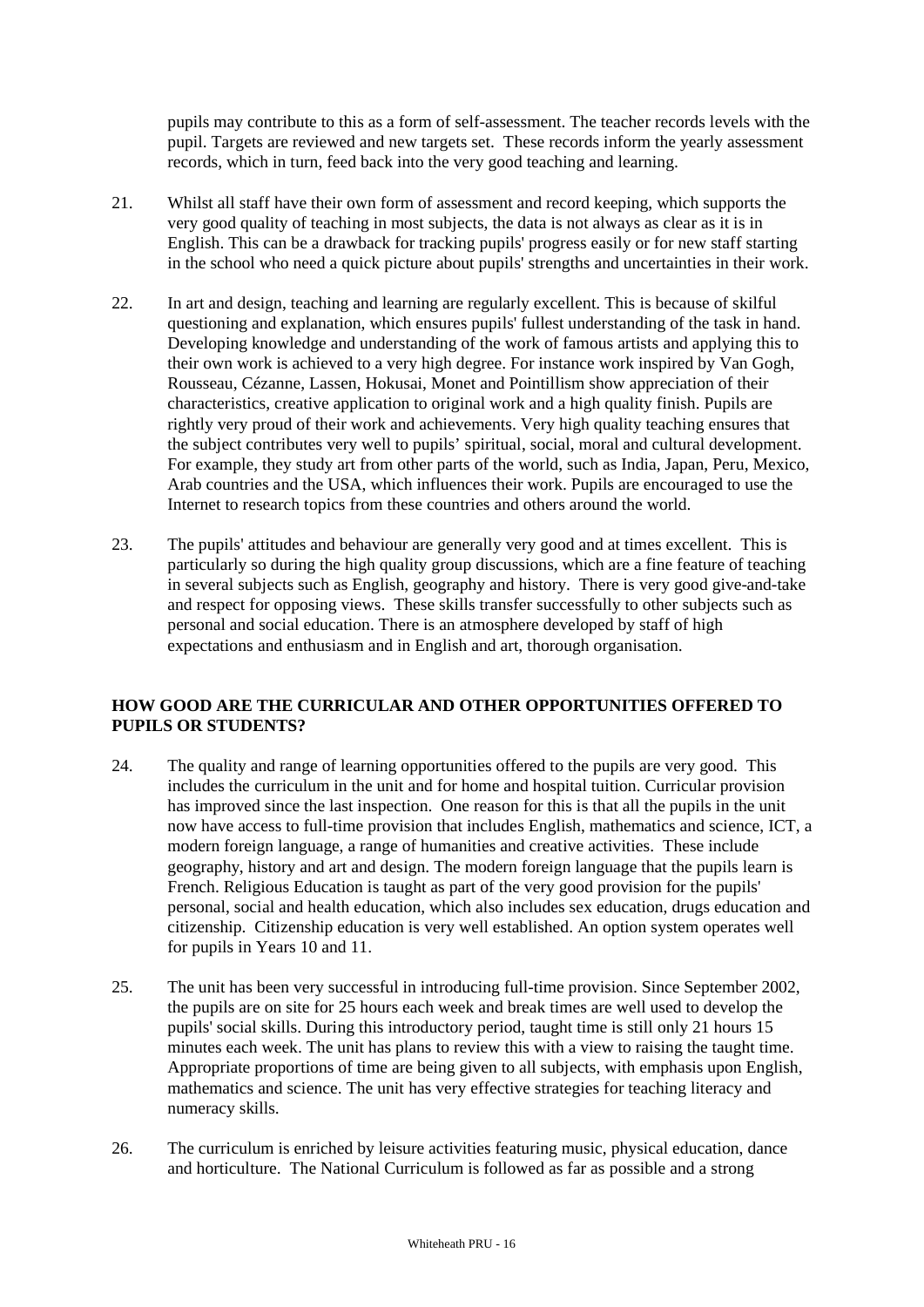alternative curriculum is in place. The unit provides full entitlement to assessment and external validation for GCSE and the Entry Level Certificate. It offers a further range of qualifications, such as a qualification in communication skills in English.

- 27. The last inspection criticised the amount of time given to ICT. The time was judged insufficient. This has been fully addressed. Provision is now good including in other subjects, such as English and mathematics. Also since the last inspection the school has enhanced its provision for the pupils' creative development. Music is available for all the pupils as a leisure or therapeutic activity. Their teacher is very enthusiastic and as a consequence, the pupils are highly motivated and make very good progress. On their own initiative, the pupils organised a concert with the support of the music teacher and other staff. This was performed for the parents of the pupils. It contributed very effectively to the pupils' personal and social development. The provision of music adds greatly to the pupils' spiritual and cultural development.
- 28. A strength of the unit's very good provision for the pupils' personal, social and health education, is that it is not only taught as a subject in itself but is taught in many other subjects when opportunities arise. Citizenship education is a strong feature of the provision. It is very well enhanced by contributions from the community. For instance, a member of the unit's management committee, who is also a local councillor, recently made a valuable contribution to the pupils' learning in citizenship. This was followed up by an informative visit by the pupils' to the council chamber. This visit stimulated high quality work in citizenship. This is soon to be shared with pupils from other pupil referral units at the Referral Service Students' Council.
- 29. The contribution of the community to the pupils' learning is very good. Visitors to the unit, such as the careers adviser, enrich the curriculum. Pupils go out into the community as a very effective part of their learning. Links with a local charity give the school many opportunities for the pupils to be involved practically. This charity offers the pupils experience of administrative skills. It also gives them training in food hygiene and first aid. This results in recognised qualifications offered by the local college for further education.
- 30. There is an appropriate range of extra-curricular activities. These include visits and popular theatre trips. All ages of pupils are invited to join the group going to the theatre. This is an example of the very good equality of access and opportunity that is a feature of the unit. The unit has plans to invest in its own transport to develop this aspect of provision, which will add to the few opportunities currently taken in geography and history for 'field study'. Boys and girls take full part in lessons even when there is a significant gender imbalance in the group. The teachers are very skilful in including everybody. Among the success stories are examples of pupils who once 'withdrew' themselves from educational life but through the very good provision of the unit are now full participants again.
- 31. Provision for pupils' spiritual, moral, social and cultural development is very good. The unit is very successful in promoting self respect and to make it clear that all individuals have value. Pressure in terms of internal bells for lessons has been removed. Physical space has been created to offer easy social contact and quiet, peaceful reflection. Pupils' work, which is indeed of a high standard, is well displayed and celebrated. General displays include those indicating the triumph of the human spirit and promoting reflection. This area of the work of the unit is highly regarded by parents.
- 32. Provision for pupils' spiritual development is very good. The staff are united in their values and have beliefs, which they are prepared to share. This makes for openness between pupils and teachers, which allows for a full exploration of feelings, motives and desire for a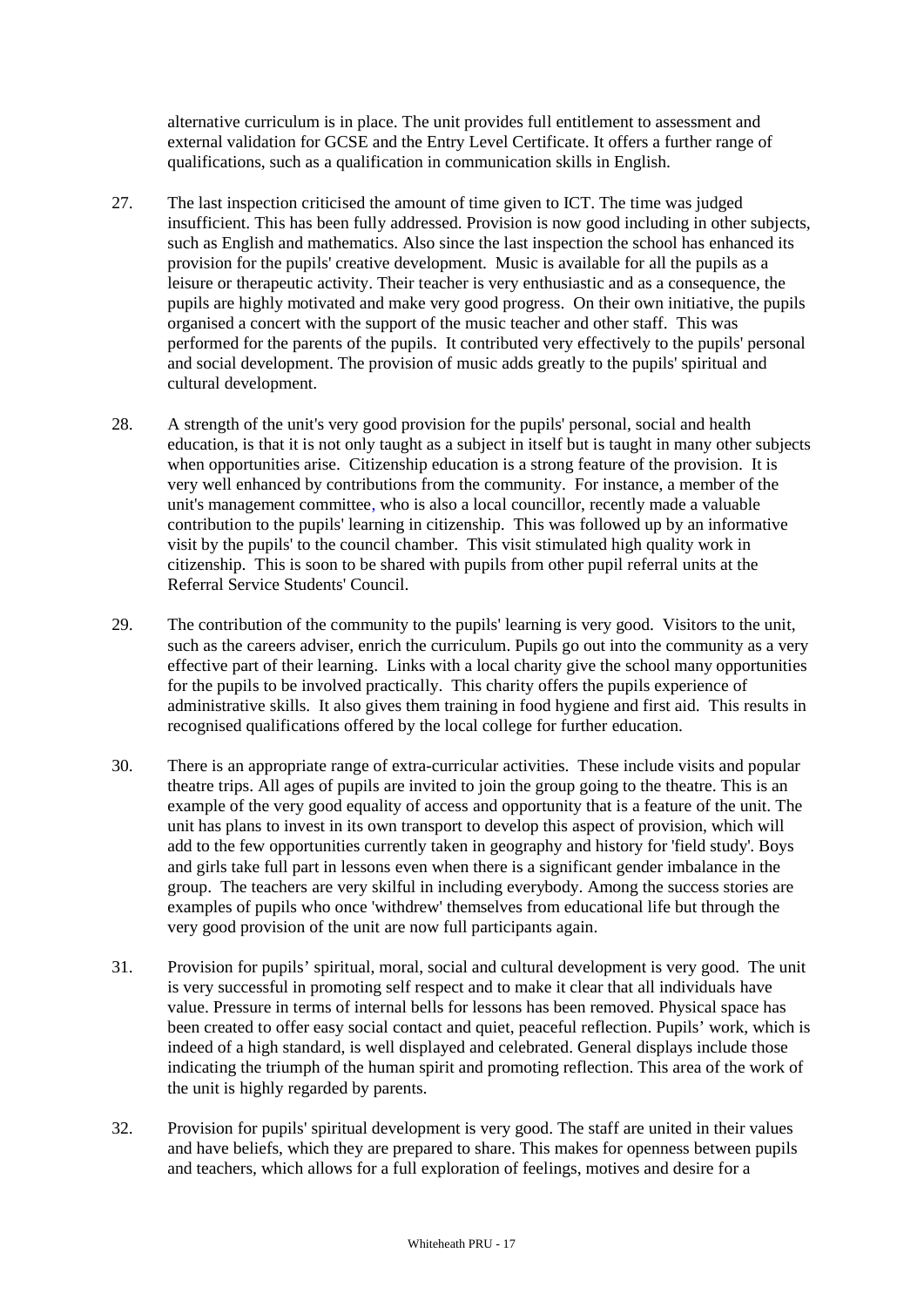meaning to life. Opportunities for experiencing empathy and sympathy are available. For example, in English, pupils showed great maturity and thoughtfulness in discussing the different reactions of characters in a story being studied when 'Mrs Rutter' left a foreign airman to die. Together with tutorial periods, PSHE is used to very good effect to allow personal reflection and the making of value judgements. Pupils are encouraged to develop creatively through exploring the patterns of sounds in music. Creativity in art is helped by the provision of background music. Feelings of respect for the natural world and awe and wonder at its diversity are experienced in science and geography and in very practical terms on the allotment. Choice is built into the curriculum and allows pupils to pursue individual interests in for example dance, where a small group effectively and enjoyably shared the creativity of movement. There is, however, a certain lack of development of spiritual experience in the normal, weekly assemblies, although on special occasions such as Remembrance Day, pupils observe a minute's silence to share in the sorrow caused by conflict.

- 33. Provision for the development of moral understanding is very good. Pupils are given the chance to discuss and develop their appreciation of right and wrong and its importance in society through, for example, tutor periods and in citizenship. There is an accepted code of conduct which places the needs of others first. Pupils are encouraged to go beyond the obvious to explore, for example, the 'tone' in which commands are given and the resulting impact. Role-play, critical appreciation of poetry and use of videos enable pupils to take an objective view of moral decisions before considering their personal situation. Practical expression of moral decisions is provided for by the ways in which pupils are helped to represent their fellows on the Area Pupils' Council.
- 34. Provision for social development is very good. The unit has, as its focal point, a multipurpose hall, which is equipped to provide a pleasant, socially interactive space. Pupils and staff meet here informally, to chat and to work so it is a place where social relationships can develop naturally and social conventions can be absorbed. Teaching methods allow for the development of co-operative teamwork as well as individual effort and staff are deployed accordingly. Pupils take responsibility for acting as buddies to new entrants for which they receive training in the rules of confidentiality. Also, they are involved in helping to run the library, including accompanying the deputy teacher in charge on book buying expeditions. Here, they play a real part in making the choices. Social issues such as disability, racism and bullying are covered in PSHE and in the themes for the week, which are particularly geared to the consideration of individuality.
- 35. Provision for cultural development is very good because the unit incorporates exposure to cultural heritage in a number of subject areas. Artefacts, however, are not much in evidence beyond the art area. Theatre companies make visits into the unit and pupils are taken out to visit the theatre and the area in which they live. Efforts are made through the school's 'themed' calendar to celebrate different cultures by having, for example, Japanese Day, Mardi Gras and French Day. The school library, although limited in size, contains a good range of books with a cultural aspect such as "Beyond the Diary of Ann Frank", biographies of Mandela and a range of cookery books. In their study of French, pupils are 'soaked' in the language and come to appreciate a different way of life. In geography and history pupils explore the effect of place on cultural development and in art, culture is used as a source of inspiration.

## **HOW WELL DOES THE UNIT CARE FOR ITS PUPILS?**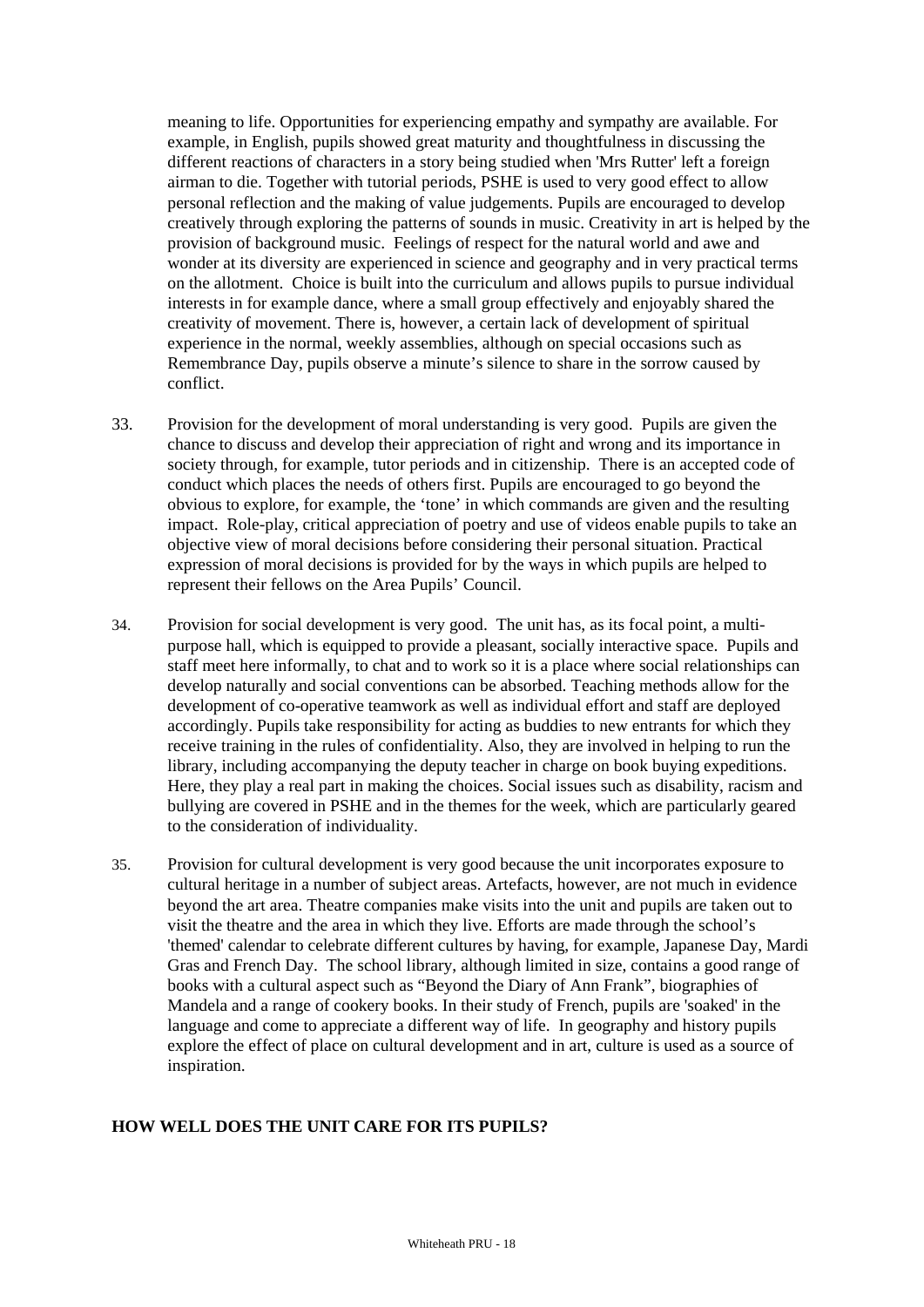- 36. Pupils are well known to all staff and to their tutors, in particular. This works very well. There are well thought out approaches tailored to each pupil's needs, with staff deployed accordingly. Extra personal support is offered through the unit-based counsellor and mentors provided by a church-based project. Thus, whether formally or informally, each pupil is assured of a listening ear and help.
- 37. Induction to the unit is very good with careful planning and support both from the home tutor and the buddy system. Planning for re-integration of pupils into mainstream is implicit in the education provided and is a target in pupils' pastoral plans. Nevertheless, it is the case that transition at present, with a heavy weighting of the roll in Years 10 and 11, is more likely to be to further education, training or employment. Very good arrangements are in place to assist in this process. All pupils have a taste of working conditions either through work experience or at the 'clothing project'. Careers advisory staff interview all pupils, including those on home tuition and are readily available to advise and help. This works very well. The unit provides thorough careers education to all year groups plus access to literature and information technology sources. In addition there is a useful life skills course. Tutors help pupils make the transition to colleges by taking them on visits.
- 38. Behaviour management is very good. It is consistent and handled with an understanding of the needs of pupils and the reasons for their actions. There is a clear code of conduct, which is discussed regularly and accepted by all. When necessary, supervision is quickly stepped up to ensure that situations do not get out of hand. Bullying is given zero tolerance. The unit's written policy on restraint is not consistent with that of the local education authority pupil referral and exclusion service as a whole and this is being reviewed. Pupils say they feel safe within the unit. They are therefore able to trust the staff and one another.
- 39. Child protection arrangements are very good. The teacher in charge is the named teacher. She has been trained and passed information to all staff. Health and safety arrangements are good and a policy has been put in place since the last inspection. Routine checks of fire and other equipment are carried out and fire drills are held. There are clear risk assessment procedures for visits outside the unit. Access to the Internet is protected. At the time of the inspection, there was no one with up-to-date qualifications in first-aid. This is being remedied.
- 40. Monitoring of attendance is good. Although a sensible balance has to be made in the monitoring of attendance, between ensuring pupils make good use of the placement and recognising that over zealous follow-up may not encourage improvement, a decision has been made to strengthen procedures. Tutors have a good understanding of the position of pupils and it is their responsibility to check on reasons for absence. The system's effectiveness is yet to be reviewed but it is intended that it will reinforce the importance of regular attendance. All reports to parents cover attendance, which in some cases improves dramatically, once pupils are in the unit. Clearly the welcoming, accepting atmosphere does much to remove fear in pupils and makes it easier for them to accept attendance. So too do the variety and range of the curriculum which allows all to achieve at their own pace. Transport difficulties at times result in non-attendance and lateness. These problems are dealt with as they arise. Pupils are aware that they are not blamed if such difficulties occur. They welcome the fairness of this.
- 41. More effective arrangements for assessing pupils' academic progress have been put in place since the last inspection. This process starts when pupils are on 'home tuition' before they enter the unit. Baseline assessments are made in mathematics and English. This data is collected and passed on to the unit. The deputy teacher in charge liaises with the pupil's personal tutor to ensure that the relevant data is included in his or her progress file. The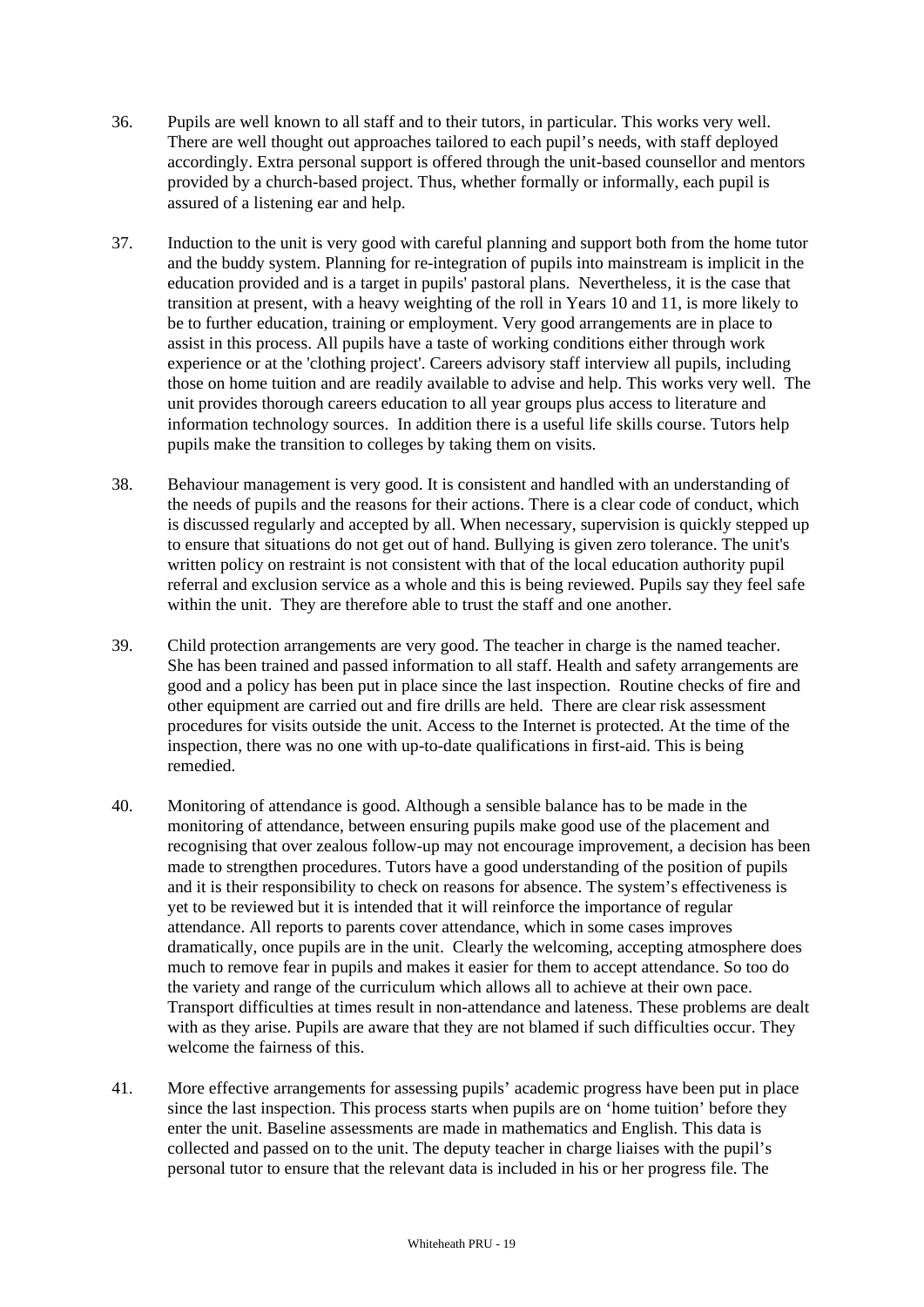personal tutor maintains the file and reviews progress with the pupil on a regular basis. Subsequently, targets for improvement are set. The deputy teacher in charge has worked hard developing a bank of pastoral targets that are specific, measurable, attainable, realistic and timed. However, use of these types of target has not been fully monitored to ensure consistent use between staff. The file also contains statements written by the pupil that can be used to develop a record of achievement. Tutors attend formal weekly briefing meetings as well as meeting informally to keep each other up to date with any developments. This is good practice within the unit and works well.

- 42. All pupils receive an 'effort' report at the end of autumn and spring terms. These contain grades and comments on all National Curriculum subjects. At the end of the summer term all pupils receive a full 'annual report', reporting on all subjects, including National Curriculum levels, effort grades and comments. However, although these reports have improved, they are still variable in quality. The best subject reports indicate what pupils know, understand and can do, culminating with new targets being set. These reports provide useful information for parents and they are appreciated.
- 43. Only one pupil in the centre has a statement of special educational need. Academic assessment for this pupil is good. Provision to meet the pupil's prescribed needs is very good. There are no other pupils with additional special needs in the centre at the moment. The centre pays due attention to the new code of practice and ensures all pupils have pastoral plans, which identify personal and social targets as prescribed in the new code of practice.

## **HOW WELL DOES THE UNIT WORK IN PARTNERSHIP WITH PARENTS?**

- 44. The replies to the parents' questionnaires and the comments made at the parents' meeting with the Registered Inspector show that they are very pleased with the unit. Comments made on reply slips attached to pupils' reports are also highly appreciative of the difference the unit is making to their children's lives and prospects. Parents are particularly pleased with the way staff encourage pupils to work hard and do their best. The inspection evidence supports this view.
- 45. The unit establishes good links with parents by making senior management readily available and by encouraging informal contacts. All parents and carers are visited by the teacher in charge on referral and help is given, in a practical way, to explain the purpose of the unit and, if necessary, to reassure. This helps to establish good relationships. Induction for new pupils is very good. Parents are fully involved and their presence helps to establish a smooth beginning to education in the unit. The open door policy is much valued by parents, including those with children receiving home tuition to which the unit's resources are available such as the library.
- 46. Homework diaries are used and sometimes indicate ways in which parents may assist their child's work. However, in discussion, pupils did not give the impression that these were always shared with parents. The inspection team found that homework is regularly set in most subjects and school reports frequently stress the need for its completion.
- 47. A newsletter has just been started, which may become a way of letting parents know what is going on in the school and involving them more. The level of support shown for a first ever concert given by the pupils indicates that there is a desire from parents to be involved in this way and a great need for a communal chance to celebrate achievements.
- 48. The quantity of information that is provided about pupils' progress is satisfactory. Parents are contacted quickly by 'phone if there is any problem with a pupil and a log of calls is kept.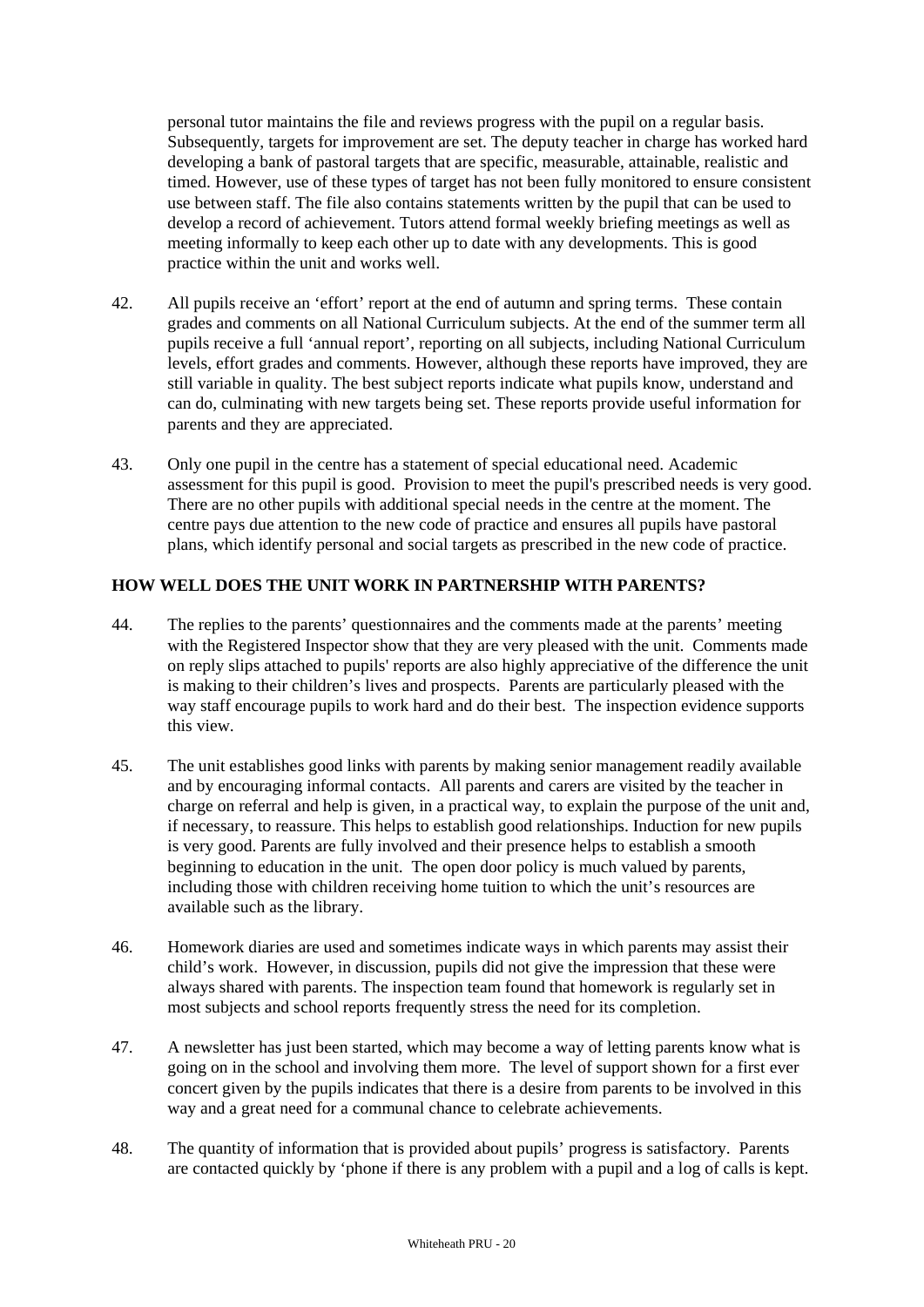First-day follow-up of absence has been introduced. There are regular progress reviews and discussions when parents are invited into the unit in addition to those meetings devoted to option choice and Year 11 examinations. Annual reports are full but some tend to be largely descriptive. In these, there is little information about the actual skills attained and about ways in which these could be improved. Whilst some progress has been made in these, this is a similar finding to the previous inspection.

## **HOW WELL IS THE UNIT LED AND MANAGED?**

- 49. The leadership and management of the teacher-in-charge and her deputy are very good. They recognise each other's strengths and work very effectively as a team. The unit has moved on a long way since the last inspection in a number of important areas. For example
	- Pupils' standards are far higher as a result of the much improved effectiveness of teaching;
	- Opportunity for pupils to achieve accreditation at GCSE level has increased considerably;
	- The unit has recently moved from part-time education for pupils to full-time. This has been managed successfully and is already under review with a view to moving even closer to the expected 25 hours of taught time per week for the pupils in the unit. This will enable design and technology and physical education to be offered more fully. Pupils on home tuition are also receiving more support.
- 50. The strength of team spirit pervades the unit and staff on home and hospital tuition. Staff who are responsible for areas such as hospital tuition and the teaching of English, art and history have ensured that these areas have remained strengths of the units' work. For example, the English department is pro-active in promoting literacy across the curriculum. In collaboration with other departments, the unit is currently promoting spelling and research skills in all appropriate lessons. Planned improvement in the accommodation and resources, such as in science and ICT has led to much improvement in teaching and as a result, pupils' learning. This has been helped by the appointment of new staff with expertise in French and extensive training for all staff in ICT. Throughout this time, staff have ensured that academic improvement has gone 'hand in hand' with the unit's overriding aim to put children and their families first. Staff share the commitment to building pupils' self-belief and realistic aspirations within a caring and supportive environment for those with medical, social, psychological and psychiatric needs. The unit is very successful at this and has very good capacity to develop even more. Improvements are rooted in very good development planning that is monitored by the management committee.
- 51. The teacher-in-charge has the support of a management committee that is shared with other units, which places it in a strong position to compare and contrast how things are going. It carries out its expected responsibilities appropriately. The committee expects and receives a range of data about the unit. It receives reports and agrees policies such as the admissions criteria for the unit, which it is currently reviewing but has not yet finalised. In part the committee is made up of, professionals who also have knowledge of the unit by other means such as their roles within the local education authority or careers service. It also includes an elected staff member from within the pupil referral service and local authority councillors who set out to ensure they have a working knowledge of the success of the unit. One councillor has become involved very successfully in the unit's citizenship programme. The teacher-in-charge works indirectly with the management committee through the service manager for the pupil referral service as a whole. As such, the chairman of the management committee, as a 'critical friend', does not work as directly with the teacher-in-charge as the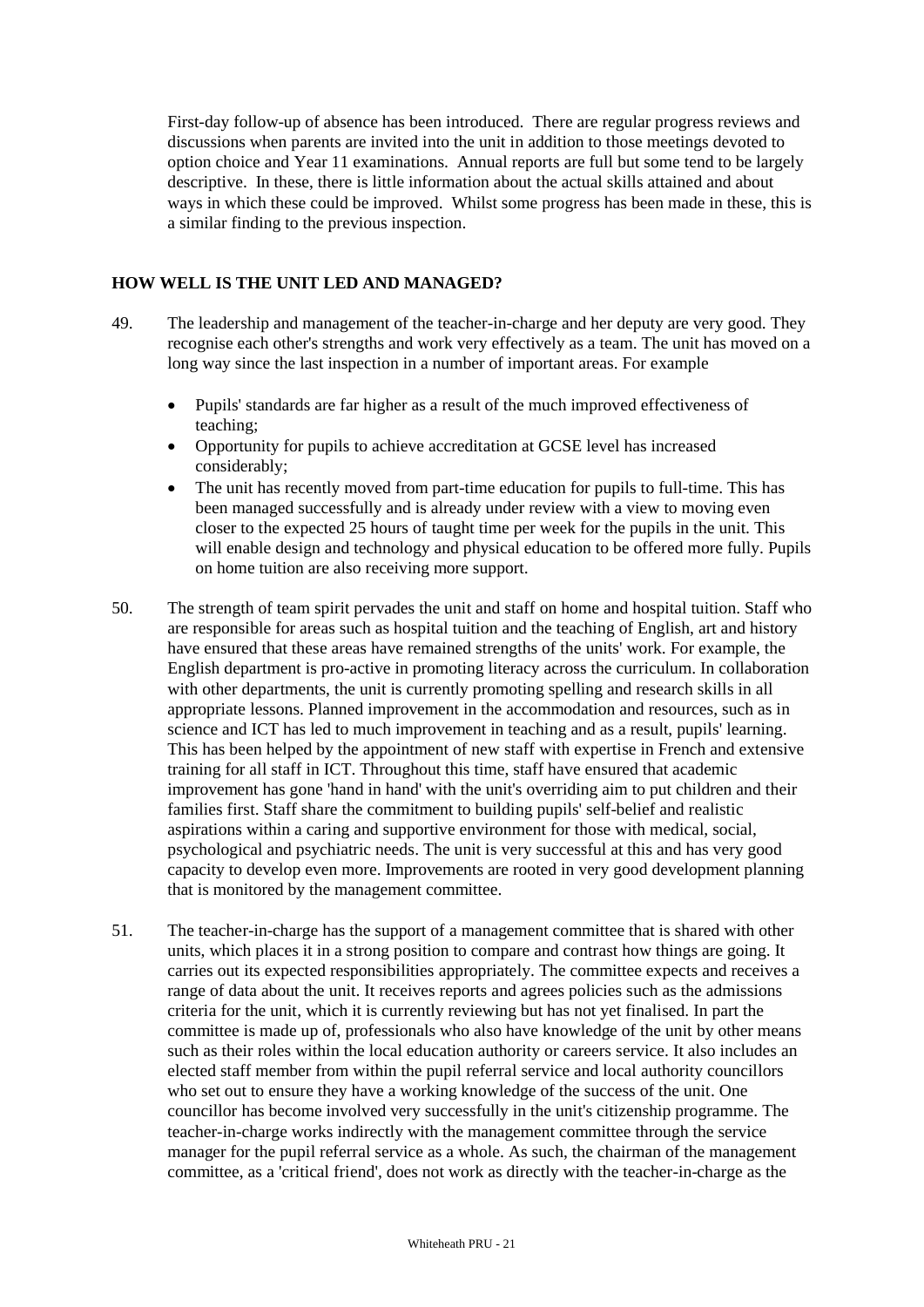chairman of a school's governing body would with the head teacher. However, in many ways, the deputy teacher in charge at the unit carries out the role of a critical friend very effectively.

- 52. The unit has built up for itself a good range of data, which it has available to analyse and improve areas such as pupils' achievement, attendance and teaching and learning. Because of the small size of the unit and little staff turnover, experienced staff come to know pupils very well and much discussion takes place informally between staff. In many ways this has worked. However,
	- data on pupils' achievement is kept in a range of ways devised by individual staff that is not always readily understood by others;
	- the outcome of the use of this information for example, in setting and recording pupils' progress against their individual pastoral plans or in reporting pupils' progress to parents in the annual reports is variable;
	- checking the effectiveness of everything happening in the classroom by the teacher in charge and her deputy, particularly for staff new in post or in changing their responsibilities within the unit, have not yet been formalised. As such, inconsistencies in approach are not always spotted immediately and as a consequence, support for staff and improvements in provision are slowed.
- 53. There is a very good match of staff to the demands of the curriculum and pupils' needs. There is a good number of staff and they are well qualified and experienced in teaching pupils with special educational needs. Staff development opportunities are effective in extending teachers' expertise. For example, in 2002, staff as well as pupils passed ICT accreditation in word processing, database work, spreadsheets, computer art, desktop publishing and graphical representation. The inclusion of music therapy in the curriculum is a very effective bonus to the unit's 'can do' philosophy, which has paid off in many ways. For example, parents report the tears that came to their eyes when their children organised and performed a musical concert recently, something they never thought possible. Learning resources are good overall and very good for ICT and art. There are sufficient rooms to teach the curriculum. The building is well kept with excellent displays of pupils' work. There are separate rooms for science, art and design and an ICT suite. The hall has been refurbished innovatively to act as a teaching area and as a leisure area for pupils during breaks and lunch-times. Outside there is a hard play area and good size field where pupils can play safely. The accommodation at the unit and the hospital and staffs' expertise are used very effectively to match the needs of different pupils.

## **WHAT SHOULD THE UNIT DO TO IMPROVE FURTHER?**

In order to extend its effectiveness and care of the pupils even more, the unit should

Through more effective monitoring and review within the unit, ensure that

- Staff are more formally supported when areas for development are identified;
- Pupils' overall attendance is improved;\*
- Pupils' progress is tracked more clearly in other subjects in a way similar to that already used in English;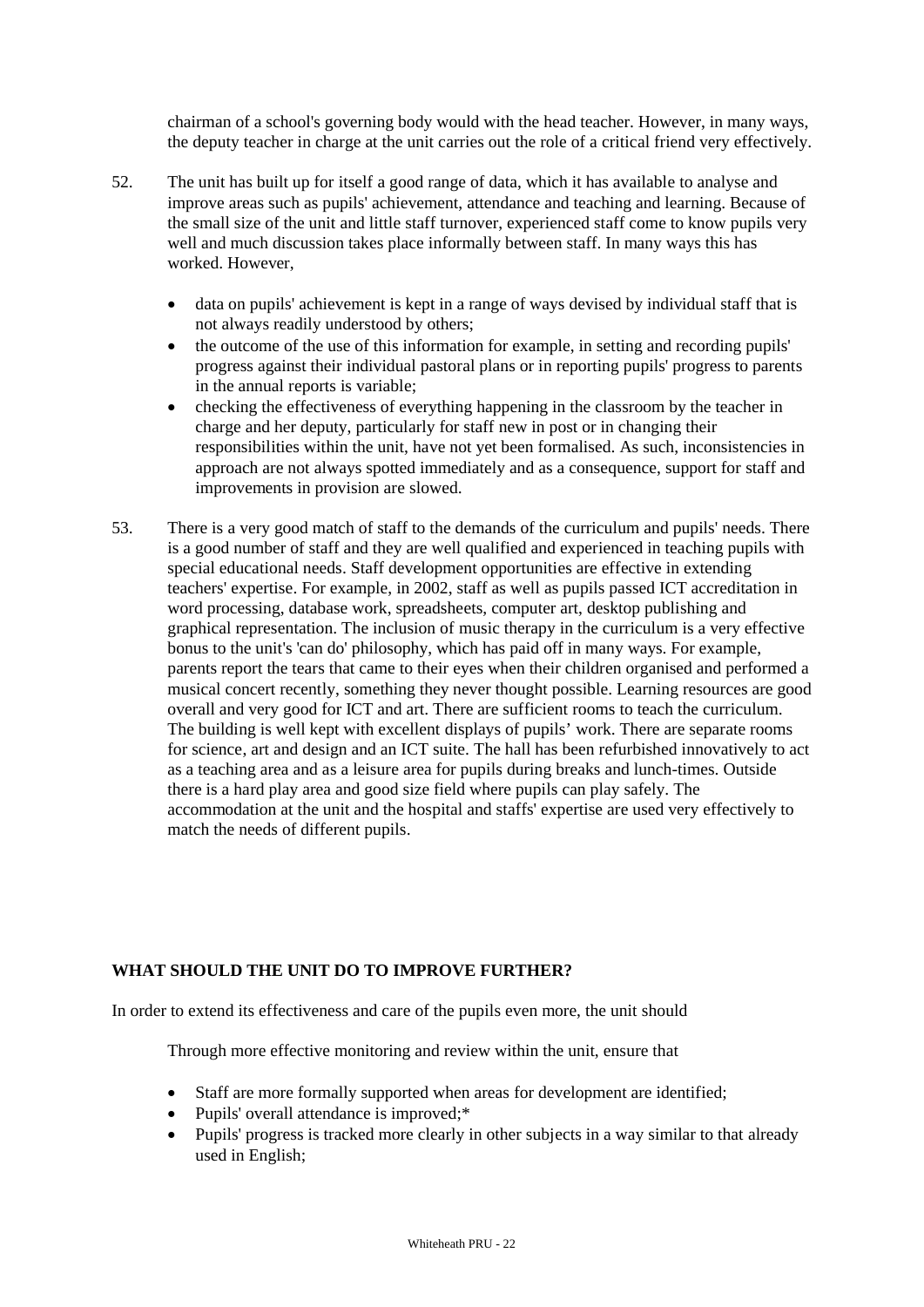- The consistency in clarity and precision in writing pupils' individual pastoral plans is improved;
- All pupils' end of year reports to parents detail sufficiently the progress that has been made in their work in different subjects.

(Paragraphs 21, 40, 41, 48 and 52)

\* The unit has already identified this area in its development planning.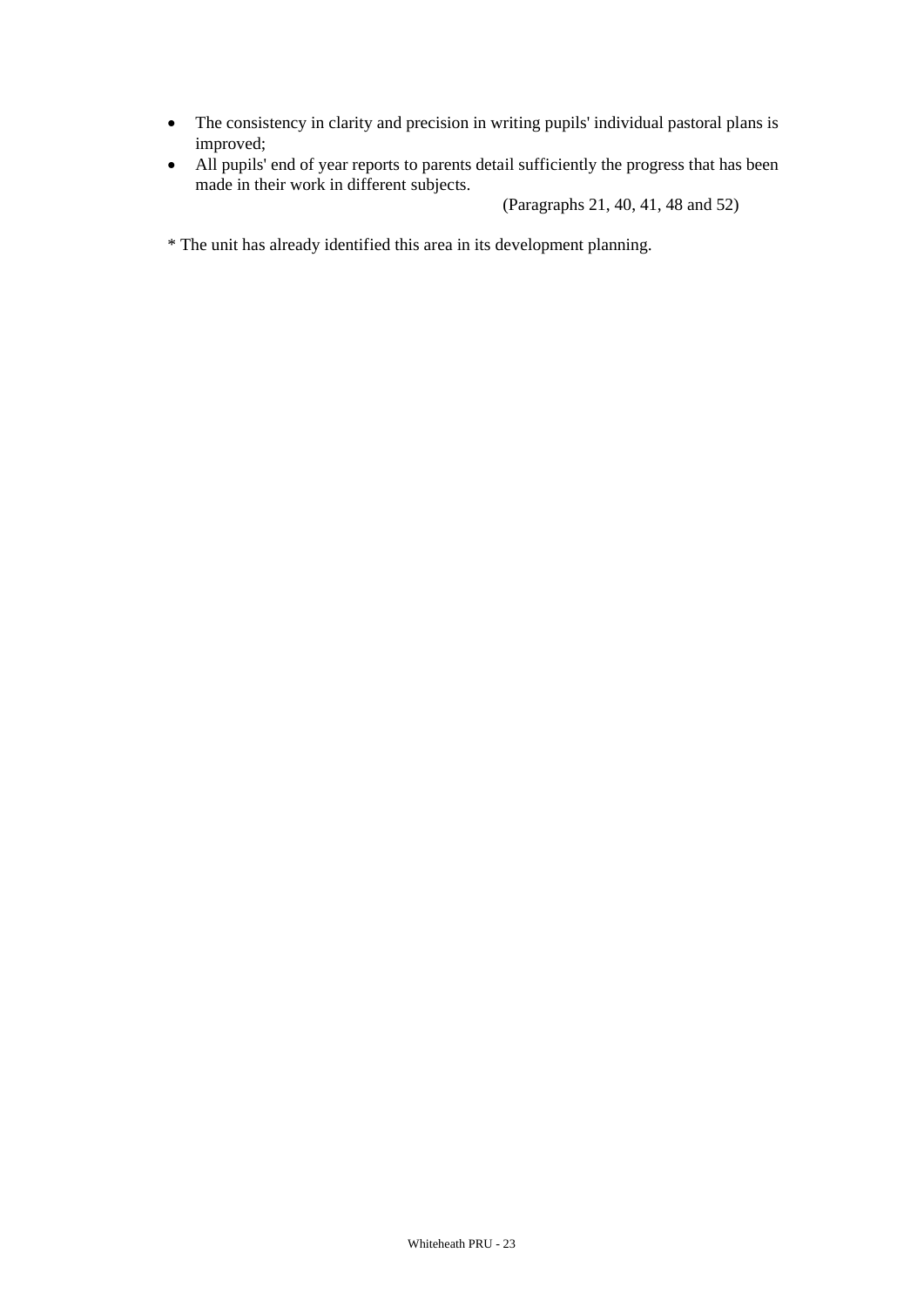# **PART C: SCHOOL DATA AND INDICATORS**

## *Summary of the sources of evidence for the inspection*

Number of lessons observed 40

Number of discussions with staff, governors, other adults and pupils

|  |  |  | Summary of teaching observed during the inspection |
|--|--|--|----------------------------------------------------|
|  |  |  |                                                    |

|            | Excellent | Very good | Good      | Satisfactory | Unsatisfactory | Poor | Very Poor |
|------------|-----------|-----------|-----------|--------------|----------------|------|-----------|
| Number     |           | $\sim$    | <b>TT</b> |              |                |      |           |
| Percentage | 18        | 42        | 28        | ⊥∠           |                |      |           |

*The table gives the number and percentage of lessons observed in each of the seven categories used to make judgements about teaching. Care should be taken when interpreting these percentages as each lesson represents more than two percentage points.* 

#### *Information about the unit's pupils*

| Pupils on the unit's roll           | No of pupils |
|-------------------------------------|--------------|
| Number of pupils on the unit's roll |              |

| Special educational needs                                         | No of pupils |
|-------------------------------------------------------------------|--------------|
| Number of pupils with statements of special educational needs     |              |
| Number of pupils on the unit's special educational needs register | 67           |

| English as an additional language                       | No of pupils |
|---------------------------------------------------------|--------------|
| Number of pupils with English as an additional language |              |

## *Attendance\**

#### **Authorised absence Unauthorised absence**

|           | $\%$ |           | $\frac{0}{6}$ |
|-----------|------|-----------|---------------|
| Unit data | 16   | Unit data |               |

*Both tables give the percentage of half days (sessions) missed through absence for last whole term before the inspection*

This is for pupils attending the unit.

| 32 |  |
|----|--|
|    |  |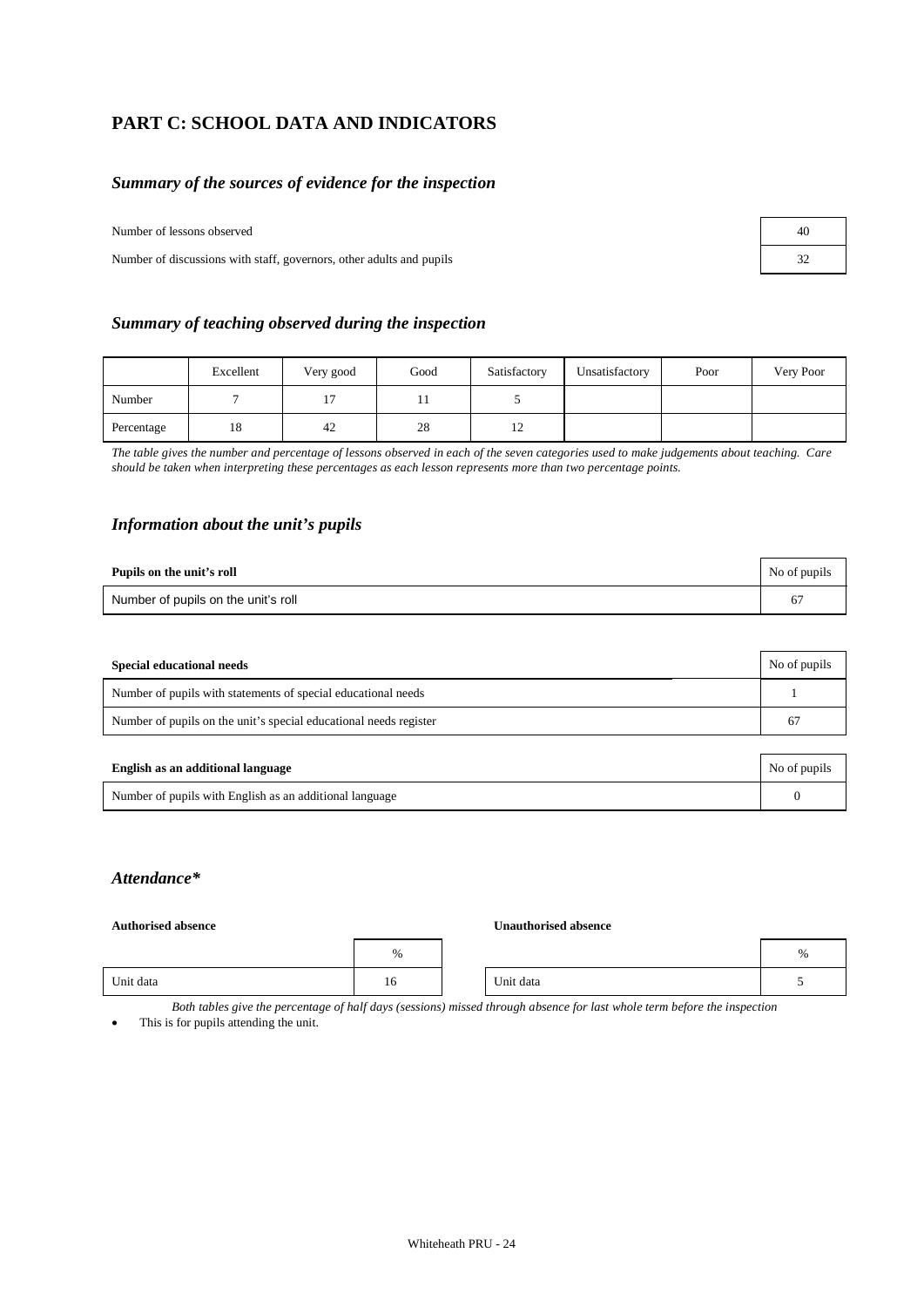## *Attainment at the end of Key Stage 3 (Year 9)*

8 pupils took the National Assessments in Year 9 in 2002.

| National Curriculum Level | Number of pupils |
|---------------------------|------------------|
| Level 2                   |                  |
| Level 3                   |                  |
| Level 4                   |                  |
| Level 5                   |                  |

## *Attainment at the end of Key Stage 4 (Year 11)*

|                                                                                        | Year | <b>Boys</b> | Girls | Total |
|----------------------------------------------------------------------------------------|------|-------------|-------|-------|
| Number of registered pupils in final year of Key Stage 4 for the latest reporting year | 2002 |             |       |       |

| <b>GCSE</b> results                                   |          | 5 or more grades $A^*$<br>to C | 5 or more grades $A^*$<br>to G | 1 or more grades $A^*$<br>to G |
|-------------------------------------------------------|----------|--------------------------------|--------------------------------|--------------------------------|
| Numbers of pupils achieving the<br>standard specified | Total    |                                |                                | 13                             |
| Percentage of pupils achieving                        | School   | 15(8)                          | 69(60)                         | 100 (100)                      |
| the standard specified                                | National | N/A                            | N/A                            | N/A                            |

*Percentages in brackets refer to the year before the latest reporting year.*

## *Ethnic background of pupils Exclusions in the last school year*

| <b>Categories used in the Annual School Census</b>  | No of pupils on<br>roll | Number of<br>fixed period<br>exclusions | Number of<br>permanent<br>exclusions |
|-----------------------------------------------------|-------------------------|-----------------------------------------|--------------------------------------|
| White - British                                     | 59                      | 3                                       |                                      |
| White $-$ Irish                                     |                         |                                         |                                      |
| White – any other White background                  | $\mathbf{1}$            |                                         |                                      |
| Mixed – White and Black Caribbean                   | $\overline{4}$          |                                         |                                      |
| Mixed – White and Black African                     |                         |                                         |                                      |
| Mixed – White and Asian                             | 2                       |                                         |                                      |
| Mixed - any other mixed background                  |                         |                                         |                                      |
| Asian or Asian British - Indian                     |                         |                                         |                                      |
| Asian or Asian British - Pakistani                  | 1                       |                                         |                                      |
| Asian or Asian British - Bangladeshi                |                         |                                         |                                      |
| Asian or Asian British - any other Asian background |                         |                                         |                                      |
| Black or Black British - Caribbean                  |                         |                                         |                                      |
| Black or Black British - African                    |                         |                                         |                                      |
| Black or Black British - any other Black background |                         |                                         |                                      |
| Chinese                                             |                         |                                         |                                      |
| Any other ethnic group                              |                         |                                         |                                      |
| No ethnic group recorded                            |                         |                                         |                                      |

*The table gives the number of exclusions, which may be different from the number of pupils excluded.*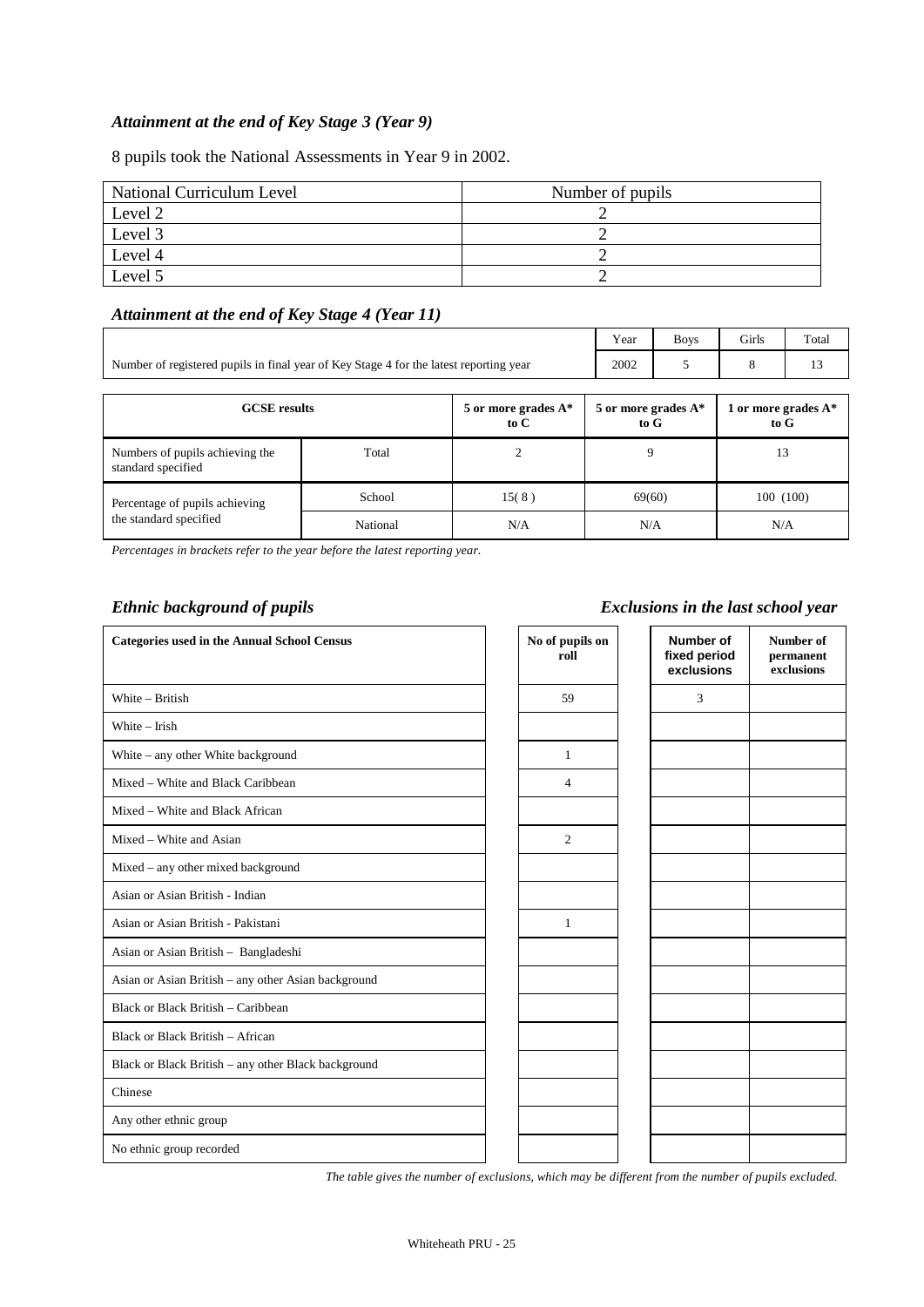#### **Qualified teachers and classes: Y7 – Y11**

| Total number of qualified teachers (FTE) in<br>the unit         | 6   | Financial year                             | 2001/ |
|-----------------------------------------------------------------|-----|--------------------------------------------|-------|
| Number of pupils per qualified teacher                          | 6.7 |                                            |       |
| FTE means full-time equivalent.                                 |     |                                            | £     |
| Total number of qualified teachers (FTE) on<br>Home Tuition     | 2.5 | Total income                               | N/    |
| Total number of qualified teachers (FTE)<br>on Hospital Tuition | 0.5 | Total expenditure                          | N/    |
| Education support staff: Y7 - Y11                               |     | Expenditure per pupil                      | 903   |
| Total number of education support staff                         |     | Balance brought forward from previous year | C     |
| Total aggregate hours worked per week                           | 30  | Balance carried forward to next year       | C     |

# **Teachers and classes** Financial information

| Total number of qualified teachers (FTE) in<br>the unit         | 6   | Financial year                             | 2001/2002 |
|-----------------------------------------------------------------|-----|--------------------------------------------|-----------|
| Number of pupils per qualified teacher                          | 6.7 |                                            |           |
| FTE means full-time equivalent.                                 |     |                                            | £         |
| Total number of qualified teachers (FTE) on<br>Home Tuition     | 2.5 | Total income                               | N/A       |
| Total number of qualified teachers (FTE)<br>on Hospital Tuition | 0.5 | Total expenditure                          | N/A       |
| Education support staff: Y7 - Y11                               |     | Expenditure per pupil                      | 9036*     |
| Total number of education support staff                         |     | Balance brought forward from previous year | $\Omega$  |
| Total aggregate hours worked per week                           | 30  | Balance carried forward to next year       | $\theta$  |

\* provided by the LEA as an average figure

## *Recruitment of teachers*

| Number of teachers who left the unit during the last two years                                                 | 0.6 |
|----------------------------------------------------------------------------------------------------------------|-----|
| Number of teachers appointed to the unit during the last two years                                             | 1.8 |
|                                                                                                                |     |
| Total number of vacant teaching posts (FTE)                                                                    |     |
| Number of vacancies filled by teachers on temporary contract of a term or more (FTE)                           |     |
| Number of unfilled vacancies or vacancies filled by teachers on temporary contract of less than one term (FTE) |     |

*FTE means full-time equivalent.*